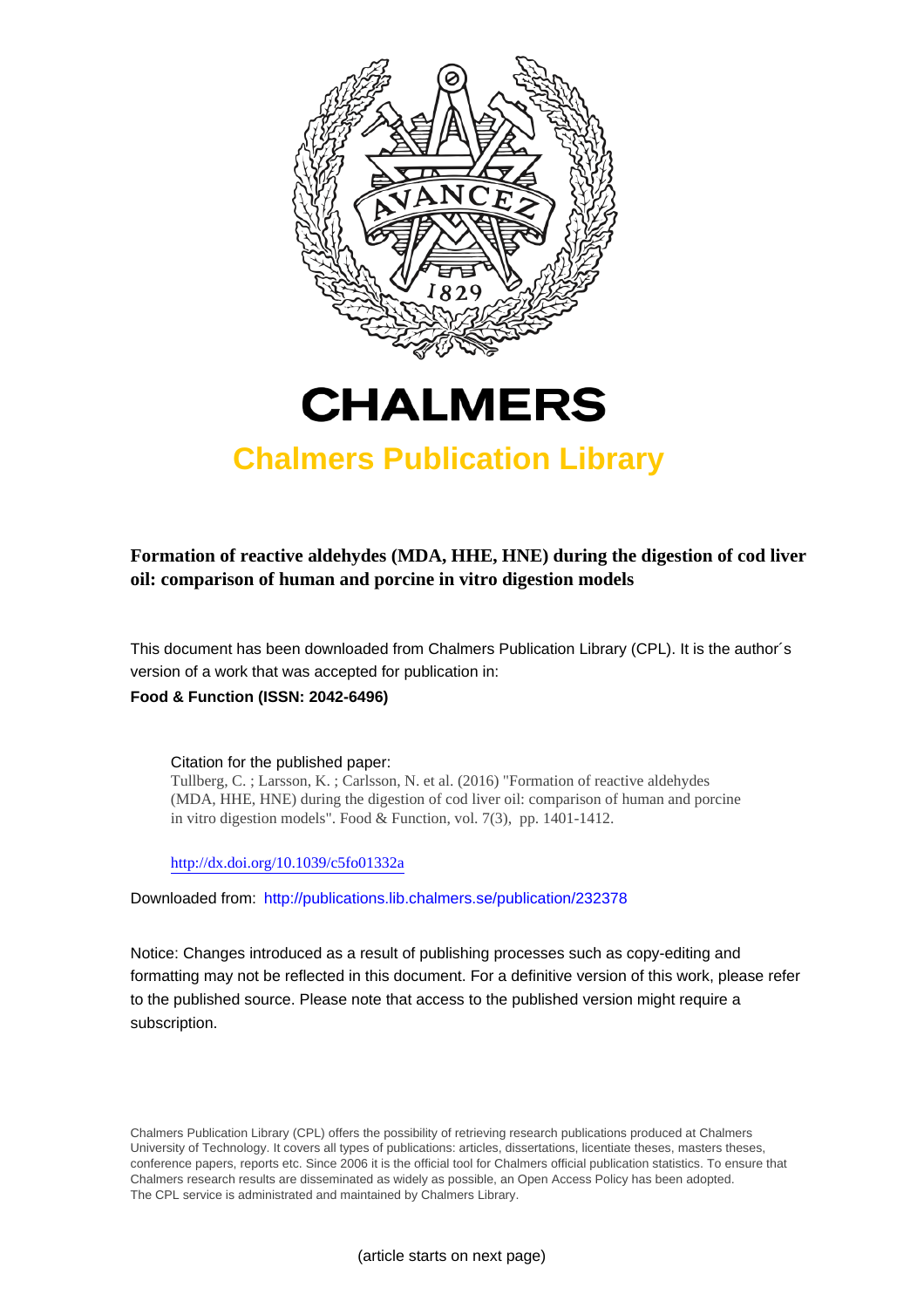# Food & Function

## PAPER



Cite this: Food Funct., 2016, 7, 1401

Received 4th November 2015, Accepted 18th January 2016 DOI: 10.1039/c5fo01332a <www.rsc.org/foodfunction>

## Introduction

Marine long-chain n-3 polyunsaturated fatty acids (LC n-3 PUFA), commonly known as marine omega-3, have attracted interest due to their positive health effects.<sup>1</sup> Intake of LC n-3 PUFA in the form of fish oil or as eicosapentaenoic acid (EPA)/ docosahexaenoic acid (DHA) supplements has been associated with reduced risk of many diseases, e.g. cardiovascular<sup>2-4</sup> and inflammatory diseases.5–<sup>7</sup> LC n-3 PUFA have also been linked with a protective effect on cancer. $8-10$  However, meta-analyses of studies done on e.g. cardiovascular disease have shown ambiguous results, suggesting that there might be factors affecting the reported beneficial effects of LC n-3 PUFA. $^{11-15}$ Concerns regarding the involvement of LC n-3 PUFA oxidation have been raised lately,  $16,17$  and there is a need to examine the interference of oxidized LC n-3 PUFA on the cardio-protective, anti-inflammatory, and anticancer effects of these fatty acids

<sup>a</sup>Department of Biology and Biological Engineering, Food and Nutrition Science, Chalmers University of Technology, Gothenburg, Sweden.

E-mail: cecilia.tullberg@chalmers.se

<sup>b</sup>Department of Chemistry, Biotechnology and Food Science, Norwegian University of Life Science, Ås, Norway

## Formation of reactive aldehydes (MDA, HHE, HNE) during the digestion of cod liver oil: comparison of human and porcine in vitro digestion models

Cecilia Tullberg, \*<sup>a</sup> Karin Larsson,<sup>a</sup> Nils-Gunnar Carlsson,<sup>a</sup> Irene Comi,<sup>b</sup> Nathalie Scheers,<sup>a</sup> Gerd Vegarud<sup>b</sup> and Ingrid Undeland<sup>a</sup>

In this work, we investigated lipid oxidation of cod liver oil during gastrointestinal (GI) digestion using two types of in vitro digestion models. In the first type of model, we used human GI juices, while we used digestive enzymes and bile from porcine origin in the second type of model. Human and porcine models were matched with respect to factors important for lipolysis, using a standardized digestion protocol. The digests were analysed for reactive oxidation products: malondialdehyde (MDA), 4-hydroxy-trans-2 nonenal (HNE), and 4-hydroxy-trans-2-hexenal (HHE) by liquid chromatography/atmospheric pressure chemical ionization-mass spectrometry (LC/APCI-MS), and for free fatty acids (FFA) obtained during the digestion by gas chromatography-mass spectrometry (GC-MS). The formation of the oxidation products MDA, HHE, and HNE was low during the gastric digestion, however, it increased during the duodenal digestion. The formation of the oxidation products reached higher levels when digestive juices of human origin were used (60 µM of MDA, 0.96 µM of HHE, and 1.6 µM of HNE) compared to when using enzymes and bile of porcine origin (9.8, and 0.36 µM of MDA; 0.16, and 0.026 µM of HHE; 0.23, and 0.005 µM of HNE, respectively, in porcine models I and II). In all models, FFA release was only detected during the intestinal step, and reached up to 31% of total fatty acids (FA). The findings in this work may be of importance when designing oxidation oriented lipid digestion studies. PAPER<br>
Constants<br>
Constants<br>
Constants<br>
Constants<br>
Constants<br>
Constants<br>
Constants<br>
Constants<br>
Constants<br>
Constants<br>
Constants<br>
Constants<br>
Constants<br>
Constants<br>
Constants<br>
Constants<br>
Constants<br>
Constants<br>
Constants<br>
Const

 $(FA).<sup>18,19</sup>$  Fish oil generally contains both LC n-3 and LC n-6 PUFA, with LC n-3 PUFA being paramount. However, the levels of LC n-3 and n-6 PUFA are highly varying in marine foods, e.g. depending on the fish species, feed, $20$  and seasonal variations.<sup>21</sup> Marine LC n-6 PUFA are likewise known to be susceptible to oxidation, hence are also of interest when studying lipid oxidation of fish oil.

The possibility that the gastrointestinal (GI) tract is an environment enhancing lipid oxidation was suggested in the beginning of the  $21^{st}$  century.<sup>22,23</sup> We and other authors have since then revealed that fish lipids can be oxidized under GI conditions in in vitro studies, when using digestive enzymes of porcine and fungal origin.<sup>24,25</sup> Oxidative and pro-inflammatory responses have also been shown when corresponding digests were added to yeast, Saccharomyces cerevisiae ZIM 2155, and human dendritic cells.<sup>26</sup> That lipid oxidation can take place during the digestion of dietary lipids has also been supported in vivo in a study using mini-pigs.<sup>27</sup> Lipid oxidation has additionally been found to occur when human gastric juice (HGJ) was used in in vitro model digestion of herring oil.<sup>28</sup> However, to our knowledge, no two-step in vitro digestion, including both a gastric and a duodenal step, with human GI juices has been used to study oxidation of marine lipids previously.

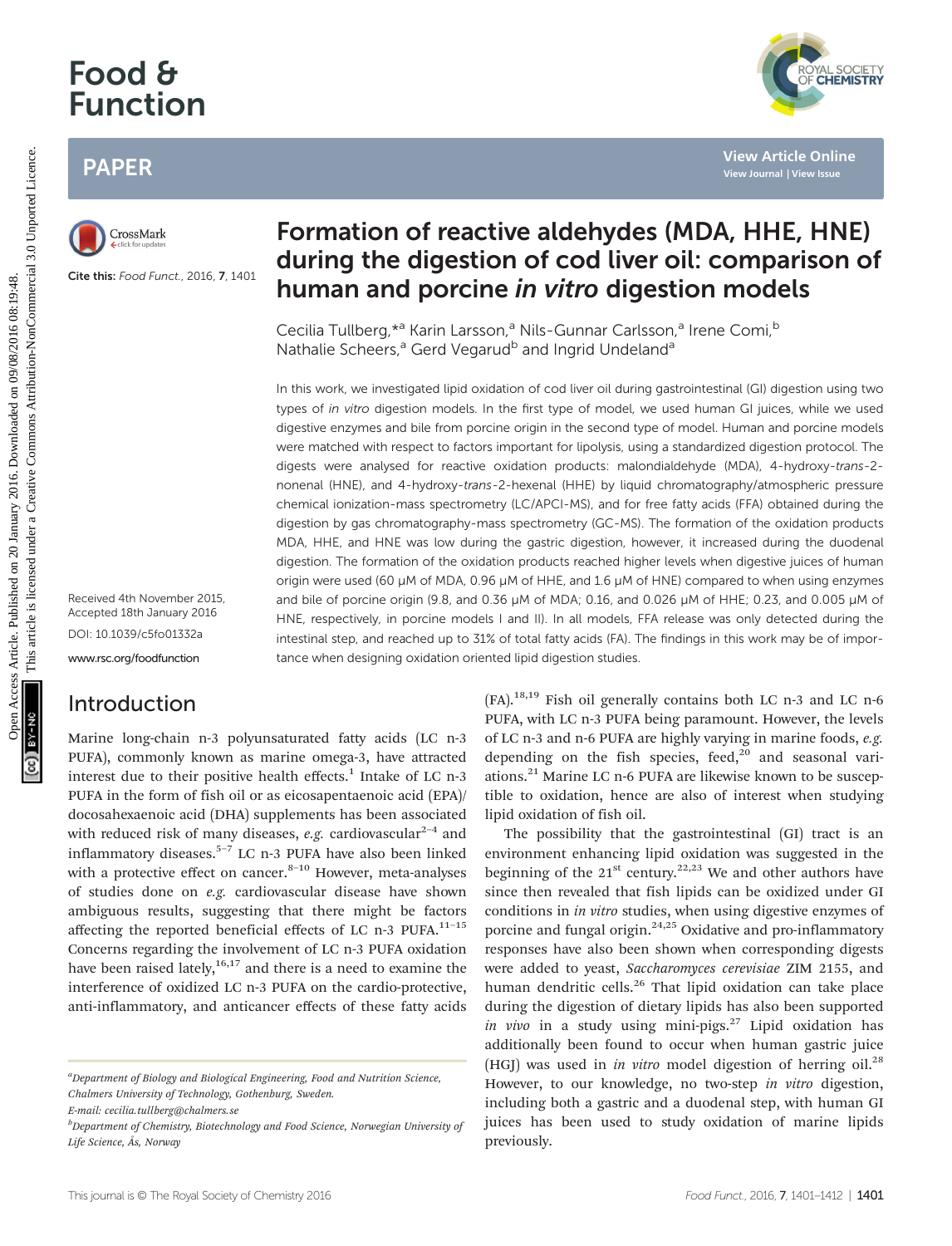The lipid oxidation reaction is known to generate highly reactive oxidation products that may negatively interact e.g. with DNA and proteins, leading to the dysfunction of cells. Some of these reactive oxidation products are the  $\alpha$ , $\beta$ -unsaturated aldehydes malondialdehyde (MDA), 4-hydroxy-trans-2 hexenal (HHE), and 4-hydroxy-trans-2-nonenal  $(HNE)$ ,  $^{29}$  see Fig. 1. The extensively studied molecule MDA has previously been in focus as an unspecific biomarker of lipid oxidation and as a molecule with possible negative effects on health.<sup>30</sup> MDA has been suggested to possess carcinogenic and genotoxic properties, and has additionally been linked with toxicity towards the cardiovascular system.<sup>30</sup> It has been shown that MDA can be derived from several different precursor molecules, but the main origin is PUFA, and MDA is strongly linked to lipid oxidation in biological matrixes. $30$  HNE and to some extent HHE, have also caught attention as toxic marker molecules for lipid oxidation, HHE as an aldehyde derived from n-3 PUFA, $31,32$  and HNE from n-6 PUFA. $31,33$  Both HHE and HNE have been shown to be cytotoxic, genotoxic, and carcinogenic in biological systems, and react in a similar way since they are both hydroxyalkenals.<sup>29</sup> However, there are some differences in the specific targets when HHE and HNE react with proteins, and there are additional differences in the metabolic pathways of HHE and HNE.<sup>34</sup> This emphasises the detection of both the hydroxyalkenals as biomarkers for lipid oxidation. Since both n-3 PUFA and n-6 PUFA are found in fish oils, the formation of HHE and HNE is of importance when studying lipid oxidation in marine matrixes. However, little is known about the extent of MDA, HHE, and HNE formation in the human GI tract during the digestion of marine foods and supplements. In a recent study, the effect of a diet with oxidized lipids was assessed in mice, and it was found that the plasma levels of HHE accumulated over time. $35$  In the same study, the absorption of HHE and the formation of protein adducts in the small intestine of mice were observed, following the administration of HHE, indicating that HHE can be absorbed, but also that it may cause local damage in the GI tract.<sup>35</sup> Kenmogne-Domguia et  $al.^{36}$  recently investigated lipid oxidation of stabilized marine oil emulsions, containing a mixture of tuna oil, oleic sunflower oil, and sunflower oil, during in vitro digestion using porcine enzymes. They found that both oxygen uptake and MDA formation increased over digestion time and that the highest levels were found in the Published on 20 January 2016. The published on 20 January 2016. None of the published on 2018. The published on 2018 and 10 January 2016. None in the published on 2018. The published on 2018 and 10 January 10 January 2016.



Fig. 1 Chemical structure of malondialdehyde (MDA), 4-hydroxy-trans-2-hexenal (HHE), and 4-hydroxy-trans-2-nonenal (HNE).

intestinal phase.36 Detecting levels of the three reactive aldehydes MDA, HHE, and HNE simultaneously in digests of fish oil would give insights into the potential toxicity caused by the oxidation in the GI tract. MDA in marine oil has commonly been monitored together with other carbonyls as part of the thiobarbituric acid reactive substance (TBARS) test,  $24,36$ or with high-performance liquid chromatography  $(HPLC)^{37}$ Analysis of accumulated HHE and HNE in fish or vegetable oil has commonly been done by  $GC$ -MS.<sup>36,38</sup> According to the literature,<sup>39</sup> liquid chromatography/atmospheric pressure chemical ionization-mass spectrometry (LC/APCI-MS) should allow their separation and detection in one run.

In vitro digestion models of today are usually based on enzymes and bile of porcine origin, either as extracts of bile and/or pancreatin, or as pure enzymes.<sup>40</sup> The use of human GI juices for *in vitro* digestion studies is however uncommon. It has previously been shown that peptides derived from the digestion of whey proteins with human GI juices differ from those formed during digestion with enzymes and bile of porcine origin.<sup>41</sup> The differences observed might be due to the specificities of the GI enzymes or other conditions used. It has not been thoroughly studied how human and porcine-based in vitro digestion models differ when it comes to levels and types of pro- or anti-oxidants, which could highly influence the outcome of the oxidation-oriented lipid digestion studies. In response to a high variability of porcine-based in vitro digestion models, a standardized static in vitro digestion model was developed through the COST Action project InfoGest.<sup>40</sup> This was done in order to harmonize different protocols, and thus researchers are able to compare different digestion studies. This study was conducted during the development of the InfoGest protocol and is therefore highly influenced by it.

The aim of this study was to compare the formation of reactive lipid oxidation products of cod liver oil during digestion using an *in vitro* model based on human digestive juices, and digestive models comprising enzymes and bile of porcine origin. The lipolytic release of free fatty acids (FFA) was additionally compared between the models. To confirm that the digestion models were properly matched, the enzyme activities were monitored. The formation of the reactive lipid oxidation-derived aldehydes MDA, HHE, and HNE was analysed using a combined applied LC/APCI-MS method.

## Materials and methods

#### Chemicals

Pepsin from porcine gastric mucosa (655 U mg<sup>-1</sup>, Fluka-77163), pancreatin from porcine pancreas  $(4 \times \text{USP}, \text{Sigma}$ P1750), and porcine bile extract (Sigma-B8631) were obtained from Sigma Aldrich (Saint Louis, USA). HHE and HNE were purchased from Cayman (Ann Arbor, USA). A Milli-Q plus system (Merck Millipore, Darmstadt, Germany) was used to purify water to a minimum resistance of 18.2 M $\Omega$  cm. All other chemicals, such as solvents used, were at least of analytical grade.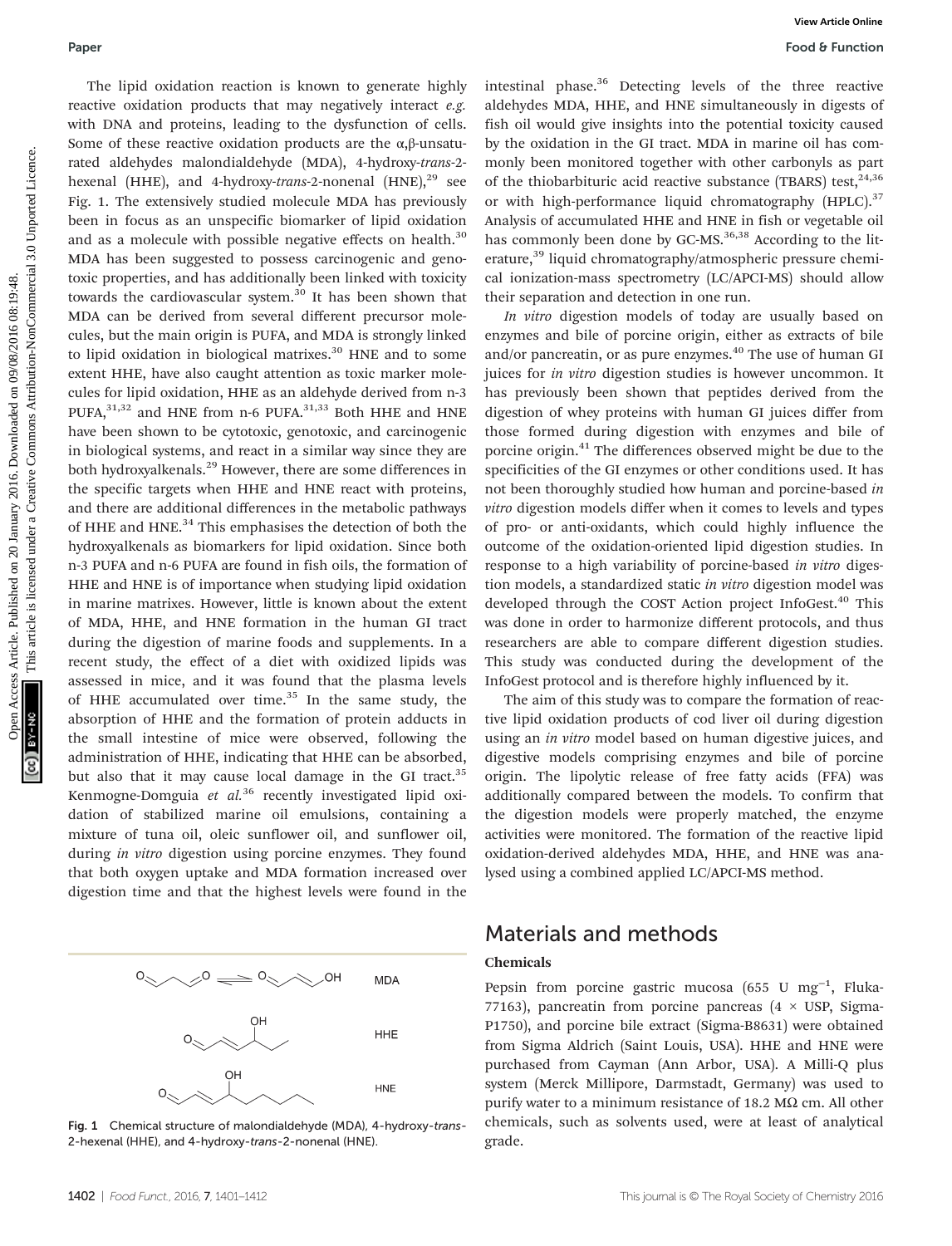#### Samples

The sample used in the digestion studies was refined cod liver oil. The oil did not contain any added antioxidants and was supplied by Lýsi hf (Reykjavík, Iceland). Expressed as peak area (%) of the detected total FA methyl esters (FAME), the oil contained 24.4% n-3 PUFA (8.2% EPA and 10.5% DHA), and 1.3% n-6 PUFA.42 In total it contained 27.5% PUFA, 48% MUFA, and 17.2%  $SFA^{42}$  (Table 1). Human gastric juice (HGJ) and human duodenal juice (HDJ) were aspirated from four and five volunteers, respectively, as described by Ulleberg et  $al$ .<sup>43</sup> and Holm  $et$  al.<sup>44</sup> The volunteers were healthy and semi-fasting. In short, a triple lumen tube (Maxter Catheters, Marseille, France) was used for the aspiration of digestive juices, and was placed in the correct position of the volunteer by gastroscopy. A stimulatory solution was introduced by the tube  $(100 \text{ mL h}^{-1})$ , while the aspirates were collected close to the papilla of Vater in the duodenum, and from the canalis ventriculi in the stomach. The pH, volume, and enzyme activities of the aspirates from the stomach and the duodenum were assayed. Individual aspirates were pooled to eliminate individual effects as much as possible, and the samples were stored at −80 °C. The aspirations were carried out at Lovisenberg Diakonale Hospital, Oslo, Norway, from June to September 2013. The study was performed with approval from the Norwegian Regional Ethics Committee (project no. 2012/2230, Biobank no. 2012/2210). The Declaration of Helsinki was followed, and all participants in the study signed up as volunteers with informed consent. **Food 8 Function**<br> **Sample used in the digestion staties was refined cod lier transcening for the sampled on 2018.<br>
The sample used in the staties are significantly are the contribution and the sample of the same formula** 

Table 1 Fatty acid composition of cod liver oil from Lýsi hf. Results are expressed in peak area (%) of total fatty acid methyl esters (FAME),  $n =$ 2. EPA, eicosapentaenoic acid; DPA, docosapentaenoic acid; DHA, docosahexaenoic acid; SFA, saturated fatty acids; MUFA, monounsaturated fatty acids; PUFA, polyunsaturated fatty acids. Table reprinted from Jónsdóttir et al.<sup>42</sup> with permission from John Wiley and Sons

| <b>FAME</b>      | Area<br>(%) | Conc. of lipids<br>$(mg g^{-1})$ |
|------------------|-------------|----------------------------------|
| C14:0            | 3.9         | 41                               |
| C16:0            | 10.4        | 112                              |
| $C16:1n-7$       | 6.3         | 67                               |
| $C16:2n-4$       | 0.7         | 7                                |
| C18:0            | 2.2         | 24                               |
| $C18:1n-11$      | 2.2         | 24                               |
| $C18:1n-9$       | 13.9        | 149                              |
| $C18:1n-7$       | 4.1         | 44                               |
| $C18:2n-6$       | 1.3         | 14                               |
| $C18:3n-3$       | 0.7         | 8                                |
| C20:1n-11        | 1.9         | 21                               |
| $C20:1n-9$       | 9.4         | 102                              |
| $C20:1n-7$       | 0.5         | 6                                |
| $C18:4n-3$       | 2.0         | 21                               |
| $C22:1n-9$       | 8.3         | 91                               |
| $C20:3n-3$       | 1.1         | 12                               |
| $C20:4n-3$       | 0.7         | 8                                |
| $C20:5n-3$ (EPA) | 8.2         | 89                               |
| $C22:5n-3$ (DPA) | 1.2         | 13                               |
| C22:6n-3 (DHA)   | 10.5        | 114                              |
| Sum SFA          | 17.2        |                                  |
| Sum MUFA         | 48.0        |                                  |
| Sum PUFA         | 27.5        |                                  |

#### Characterization of human juices

Factors important for lipolysis were analysed and compared when using the two digestion models. The chosen factors were: pancreatic lipase activity, bile-salt concentration, and calcium ion concentration. Pancreatic lipase contributes to a major part of the lipolysis in the body, $45$  while bile-salt is needed for micelles to form in the small intestine. Bile-salt additionally affects lipolysis by inhibiting pancreatic lipase in the absence of co-lipase. $45$  Ionic calcium enhances the activity of e.g. pancreatic phosphatide 2-acylhydrolase, $45$  and at high concentrations also causes soap formation, precipitating the FFA, calcium, and bile salt together.<sup>46</sup>

The total protein concentration was initially measured to standardize the porcine model I and human model against each other, since the total protein levels detected in the HGJ and HDJ were related to the concentrations of enzymes added in the porcine model I (see the section "In vitro static digestion models"). Haemoglobin and trace metal ions were analysed in the human juices, since they are potent pro-oxidants. $47,48$ Measurements to characterize the human juices were carried out in triplicate, unless otherwise stated.

Pancreatic lipase activity. Pancreatic lipase activity was assayed in HDJ at the time of collection (day 2) and after 11 months of storage at −80 °C. This was done according to Ulleberg et al.<sup>43</sup> by using a colorimetric assay kit, LIP (Roche Diagnostics GmbH, Mannheim, Germany), using 1,2-Odilauryl-rac-glycero-3-glutaric acid-(6-methylresorufin) as the substrate, which is a non-diglyceride chromogenic substrate. Lipase activity was additionally measured using a titrimetric protocol described by Minekus et  $al.^{40}$  Pancreatic lipase activity in HDJ was calculated in U mL<sup>-1</sup> using tributyrin as the substrate.

Total protein concentration. Total protein concentrations in HGJ and HDJ were analysed using a Qubit Fluorometer in combination with a Quant-ITTM protein assay kit (Invitrogen Co., Carlsbad, CA, USA), according to the instructions provided by the manufacturer.

Bile-salt concentrations. The bile-salt concentration in HDJ was measured using the ADVIA 1650 clinical system (Bayer Healthcare, Tarrytown, NY, USA) for automated analysis. A bile acid kit (Bio-stat Diagnostic systems, Stockport, UK) was used to spectrophotometrically (410 nm) determine the bile-salt concentration. The analysis was based on the formation of Thio-NADH, due to the action of the enzyme 3α-hydroxysteroid dehydrogenase, and standardized against taurocholic acid. Measurements were carried out in duplicate at the Central Laboratory of the Norwegian School of Veterinary Science (Oslo, Norway).

Calcium ion concentration. Calcium ion concentrations in HGJ and HDJ were measured using a Dionex HPLC BioLC system (Thermo Scientific, Sunnyvale, USA) with a CG14 guard column, combined with an IonPac CS14 analytical column (4 × 250 mm). The BioLC was combined with a CD20 conductivity detector, a GS50 gradient pump, and a Spark Holland autosampler (Triathlon, Sunnyvale, the Netherlands). A CMMS3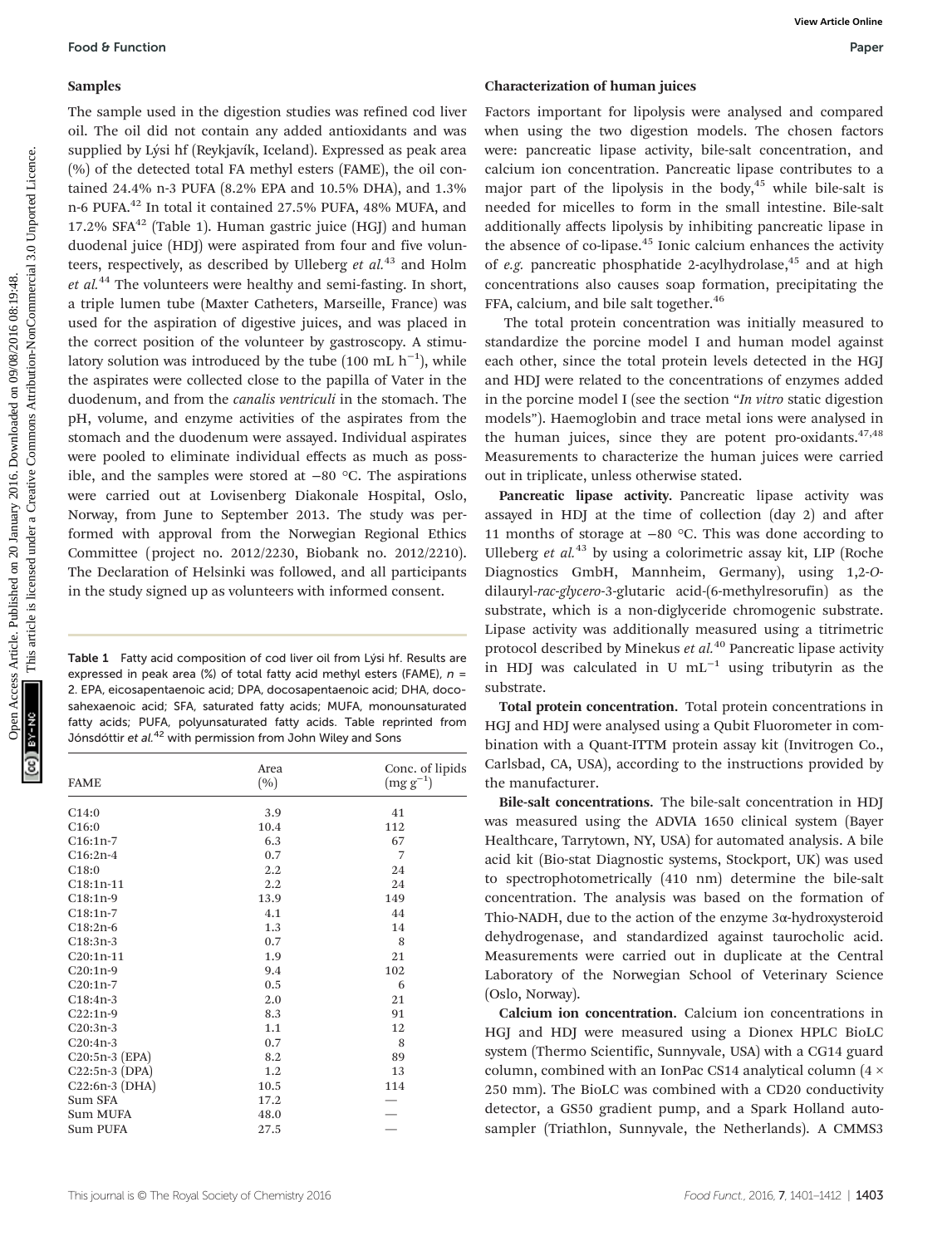4 mm suppressor was placed before the detector. Analysis was done using 9 mM methanesulphonic acid as a mobile phase. Samples were measured under isocratic conditions, with the flow rate 0.9 mL  $min^{-1}$ , and 20 µL per sample was injected at room temperature. Standards of  $Ca^{2+}$ , as  $CaCl<sub>2</sub>$ , in the range 0.01–10 ppm, were used, and analysis showed linearity within this chosen region. Data collection and analysis were carried out with the help of Dionex Chromeleon software (Thermo Scientific, Sunnyvale, USA).

Analysis of trace metal ions and haemoglobin. Analysis of trace metal ions in HDJ, as well as in porcine bile and pancreatin of porcine origin was carried out according to the method by Fredrikson et al.<sup>49</sup> External standards for Cu, Ni, Zn, Co, Mn, and Fe were used. Acidic microwave digestion of the samples was followed by separation and detection on ion chromatography coupled with UV-vis spectroscopy. Total haem pigment content was analysed according to the method by Hornsey,<sup>50</sup> using bovine haemoglobin as an external standard. Detection was done spectrophotometrically at 640 nm.

#### Analysis of porcine pancreatic and bile extracts

The porcine pancreatic extract was analysed for lipase activity, using the method described by Minekus et  $al$ <sup>40</sup> and recorded in U mg−<sup>1</sup> . Bile-salt concentrations (mM), ionic calcium concentrations (mM), and total protein concentrations (mg  $mL^{-1}$ ) in the porcine-bile extracts and pancreatin were analysed in the same way as the human juices. Bile-salt concentrations were measured three times (each time  $n = 2$ ) in the bile extracts, due to large variations in the results. A mean value of

the bile-salt concentration was used in the design of the in vitro digestion model.

#### In vitro static digestion models

In this study, a static in vitro digestion model with human GI juices and another with porcine enzymes and bile was used. For the first part of the study, the work in progress protocol by Minekus et  $al$ <sup>40</sup> was used, and this porcine model is referred to as "porcine model I". The amounts of enzymes used in the porcine model I were based on the total protein levels detected in the HGJ and HDJ, according to Aarak et  $al$ <sup>51</sup> This is the reason why the human model and the porcine model I differ in regard to the dilution of the initial meal, and the recorded enzyme activities, see Table 2. Based on one of the highlighted points of the published InfoGest standardized protocol,<sup>40</sup> enzyme activities important for lipid digestion were measured again, and from the results, a second porcine model, referred to as "porcine model II", was achieved according to the final protocol of Minekus et  $al$ .<sup>40</sup> adjusting the porcine lipase activities, bile-salt, and calcium ion levels to the same levels as those found in human GI juices. The protocol for gastric and duodenal digestion was followed, omitting the oral salivary α-amylase due to the lack of carbohydrates in the food matter. In all the digestion models, sampling of the digests was carried out after 10, 30, 60, and 120 min in the gastric step, and after 10, 30, 60, and 90 min in the duodenal step. Tubes with digests were stored at −80 °C directly after sampling. A comprehensive overview of the porcine models I and II, and the human digestion model is shown in Table 2. Table 3 shows an overview of the simulated GI solutions used, based Paper<br> **From 8 Papers**<br> **Constitution** and the state of the controlled on 2018. The controlled on 2018. The controlled on 2018, the state of the state of the state of the state of the state of the state of the state of the

| Digestion parameters in the gastric and intestinal step of the porcine models (I and II) and human model, n.a.: samples not analyzed<br>Table 2 |                            |                             |                             |                              |                  |                       |
|-------------------------------------------------------------------------------------------------------------------------------------------------|----------------------------|-----------------------------|-----------------------------|------------------------------|------------------|-----------------------|
| Digestion parameters                                                                                                                            | Porcine model I<br>stomach | Porcine model I<br>duodenum | Porcine model II<br>stomach | Porcine model II<br>duodenum | Human<br>stomach | Human<br>duodenum     |
| Dilution of the initial meal (oil $+$ water)                                                                                                    | 1:2                        | 1:6                         | 1:2                         | 1:15                         | 1:2              | 1:15                  |
| pН                                                                                                                                              |                            |                             |                             |                              |                  |                       |
| Lipase activity <sup><i>a</i></sup> (U mL <sup>-1</sup> )                                                                                       | n.a.                       | $23^{\mu}$                  | n.a.                        | n.a., $570^{\mu}$            | n.a.             | 570 and $190^{\circ}$ |
| Lipase activity <sup>b</sup> (U mL <sup>-1</sup> )                                                                                              | n.a.                       | 17                          | n.a.                        | 510                          | n.a.             | $140^{\circ}$         |
| Bile-salt conc. (mM)                                                                                                                            | n.a.                       | 4.7                         | n.a.                        | 2.6                          | n.a.             | 2.6                   |
| $Ca^{2+}$ conc. (mM)                                                                                                                            | 1.46                       | 0.63                        | 0.32                        | 0.34                         | 0.32             | 0.34                  |
| Total protein conc. $(mg \, mL^{-1})$                                                                                                           | n.a., $0.3^e$              | $n.a., 0.68^e$              | n.a.                        | n.a.                         | 0.3              | 0.69                  |

<sup>a</sup> The lipase activity measured by the colorimetric method described by Ulleberg et al.<sup>43</sup> b The lipase activity measured by the titrimetric method described by Minekus et al.<sup>40</sup> <sup>c</sup>Measured after 11 months of storage at −80 °C. <sup>d</sup> Calculated with a conversion factor between the (a) and (b) lipase activity methods. <sup>*e*</sup> Calculated according to mg enzyme per mL added to the digestion model, assuming that all proteins detected were enzymes.

Table 3 Simulated GI solutions used in the porcine models I and II. pH was adjusted by adding sodium hydroxide (NaOH) (1 M), sodium bicarbonate (NaHCO<sub>3</sub>) (0.15 M), and hydrochloric acid (HCl) (1 M). Calcium (CaCl<sub>2</sub>(H<sub>2</sub>O)<sub>2</sub>) was added later into the digestion model

| Simulated GI         | KCl  | $KH_2PO_4$ | NaHCO <sub>3</sub> | NaCl | $MgCl_2(H_2O)_6$ | $(NH_4)_2CO_3$ | pΗ | $CaCl2(H2O)2$ |
|----------------------|------|------------|--------------------|------|------------------|----------------|----|---------------|
| solution             | (mM) | (mM)       | (mM)               | (mM) | (mM)             | (mM)           |    | (mM)          |
| Gastric, porcine I   | 35   | 0.9        | 13                 | 41.1 | 0.6              |                |    | 0.4           |
| Duodenal, porcine I  | 6.8  | 0.8        | 85                 | 32.9 | 0.33             |                |    | 0.4           |
| Gastric, porcine II  | 6.9  | 0.9        | 25                 | 47.2 | 0.1              | 0.5            |    | 0.4           |
| Duodenal, porcine II | 6.8  | 0.8        | 85                 | 38.4 | 0.33             |                |    | 0.4           |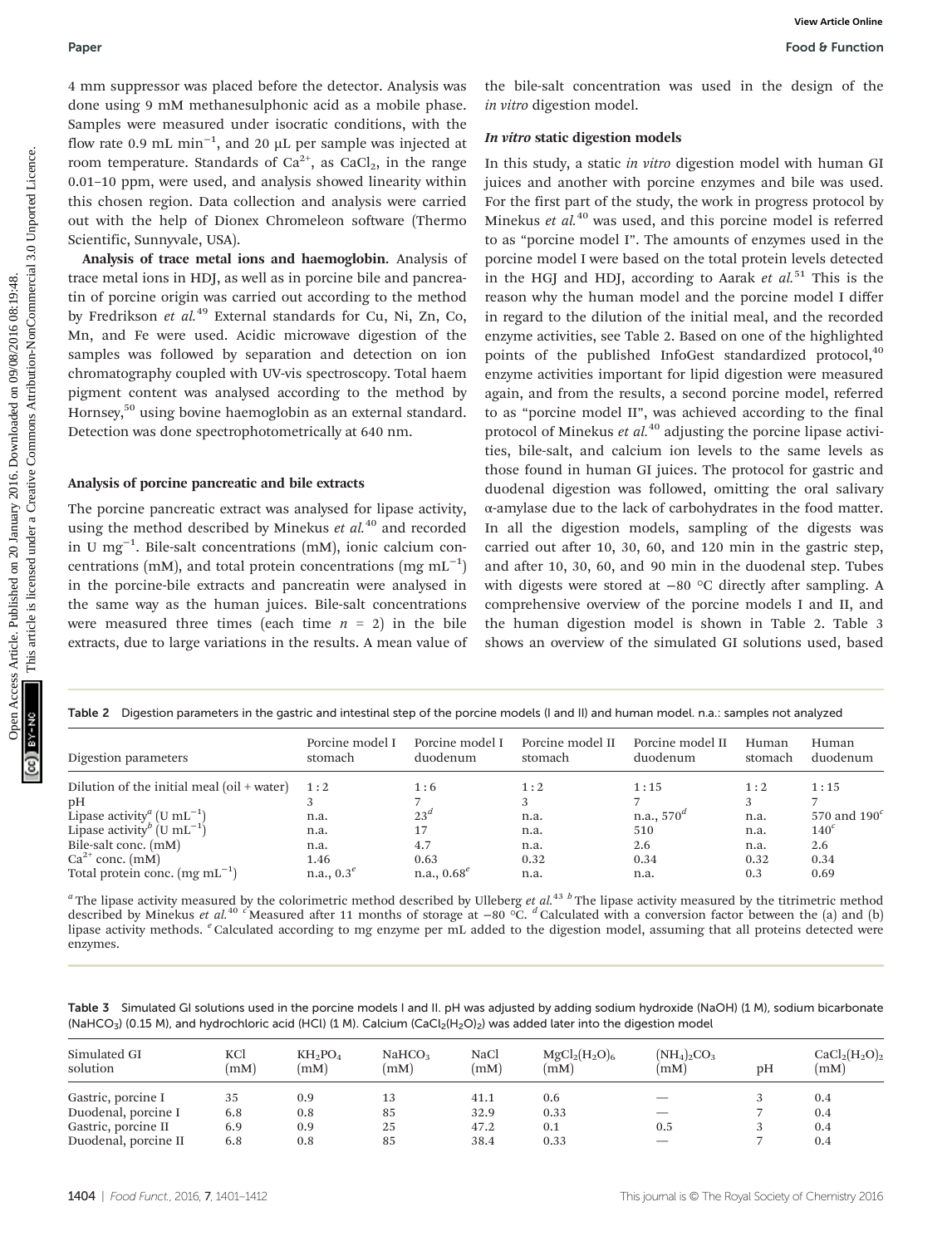on the work in progress protocol (porcine model I), and the final protocol (porcine model II) of Minekus et  $al^{40}$  Control samples of only human juices or porcine enzymes diluted in the simulated gastric/duodenal solutions were included in the digestion models and collected at 120 and 210 min for the gastric and the duodenal step, respectively.

In vitro digestion, porcine models I and II. The digestion model set up included oil mixed with water (0.13 mg mL<sup>-1</sup>) as the initial meal. The samples were flushed with  $N_2$  gas for 20 s. The ratio between the initial food and the digestive steps followed the standardized protocol by Minekus et  $al^{40}$  For the gastric phase pepsin (0.45 mg mL<sup> $-1$ </sup> in the final gastric step) was added to simulate the gastric fluid, and in addition  $CaCl<sub>2</sub>(H<sub>2</sub>O)<sub>2</sub>$  (1.5 µL, 0.4 M) simulated the gastric solution (Table 3), and water was added to the initial meal. The pH was adjusted to pH 3 by adding HCl (1 M). During the gastric step, the tubes were kept in the dark (37  $\degree$ C, 50 rpm). After the gastric step (120 min),  $CaCl<sub>2</sub>(H<sub>2</sub>O)<sub>2</sub>$  (3 µL, 0.4 M), simulated duodenal solution (Table 3) with porcine bile  $(20 \text{ mg } \text{mL}^{-1})$ and pancreatin (2.4 mg  $mL^{-1}$ ), and water was added to the samples. The pH was corrected to pH 7 by adding NaOH (1 M) and NaHCO<sub>3</sub> (0.15 M). During the duodenal step, the tubes were kept in the dark (37 °C, 250 rpm). Porcine model II was modified to match the human model based on lipase activity, bile-salt, and ionic calcium concentration, as well as the dilution of the initial meal, see Table 2. Other than this, the porcine model II followed the same procedure as model I. Food 8 Function<br>
on the workie Spinosed (portier model 1), and the strong article in the denoted of the simulation in the strong article in the strong article in the strong article in the strong article in the strong arti

In vitro digestion, human digestion model. The human digestion model followed the same procedures as the porcine models, with respect to oxygen reduction, incubation intervals, mixing rate, sampling etc. HGJ (0.8 mL) was added to cod liver oil and water, the pH was adjusted to 3 by the addition of NaHCO<sub>3</sub> (0.15 M), and the samples were kept in the dark (37 °C, 50 rpm). HDJ (6.4 mL) was added and the pH adjusted to 7 by adding NaOH (1 M) before further incubation (37  $\degree$ C, 250 rpm), and sampling at regular intervals for 90 min.

### Lipid extraction and analysis of free fatty acids (FFA)

Lipid extraction. Lipids were extracted from the undigested (control) and digested samples (gastric and duodenal) according to Bligh and Dyer,<sup>52</sup> with modifications according to Lee et  $al$ <sup>53</sup> Throughout the procedure, the samples were covered with aluminium foil and kept on ice in order to prevent oxidation. The fatty acid heptadecanoic acid (C17:0), was added from the start to all samples as an internal standard. Due to large sample volumes, separation funnels (size 50–200 mL) were used for the extraction of samples from the gastric and duodenal steps of the human model and porcine model II. All other samples were extracted in glass tubes (15 mL).  $CHCl<sub>3</sub>$ -MeOH in ratios 2:1 and 1:2, was used in the high-fat (fat content >6%) and low-fat (fat content <2%) samples, respectively, and 0.05% (w/v) butylated hydroxytoluene (BHT) was added to the samples  $(10:1)$ . After mixing, NaCl  $(0.5\%)$  was added  $(1:2.75)$ . The tubes were then vortexed  $(10 s)$  and the separation funnels were turned  $3 \times 2$  times and shaken (10 s). The tubes were then centrifuged (3000g, 6 min) and the separ-

ation funnels were kept in a cold room (4 °C) until phase separation had occurred. The chloroform phase was withdrawn and evaporated to dryness ( $N_2$  gas, 40 °C).

Analysis of FFA. Lipids were dissolved in a small volume of chloroform before loading on Telos NH2 SPE-columns (500 mg per 6 mL) (Kinesis, St Neots, UK). Lipid classes (neutral lipids, phospholipids and FFA) were separated according to Kaluzny et al.<sup>54</sup> Heneicosanoic acid (C21:0) was used as an additional standard to study losses during the solid phase extraction (SPE). The FFA fraction was collected, the solvent  $(CHCl<sub>3</sub>)$  was evaporated to dryness ( $N_2$  gas, 40 °C) and FFA were methylated by the in-house methanolic-HCl transesterification method described by Cavonius et  $al.55$  The following modifications were applied: toluene (2 mL) was added to the lipid residues, followed by the addition of 10%  $(v/v)$  MeOH : acetylchloride (2 mL); the samples were methylated at 60  $\degree$ C, for 150 min, whereafter the reaction was terminated by water (1 mL). Petroleum ether (2 mL) was then added to extract the FFA. The samples were vortexed and centrifuged (2500g, 5 min) and the organic phase was analysed using GC-MS according to Cavonius et  $al$ <sup>55</sup> with the external fatty acid standard mix GLC 463 (Nu-Chek Prep, Inc., Elysian, USA).

Analysis of total fatty acids (FA). Total FA were methylated and analysed in the same way as the FFA, but without separation on SPE-columns into lipid classes. FA methyl esters were then detected as FAME.

### Determination of HHE, HNE, and MDA

Non-protein bound lipid oxidation products HHE, HNE, and MDA were analysed by 2,4-dinitrophenylhydrazine (DNPH) (Brady's reagent) derivatization of aldehydes and LC/APCI-MS analyses by a method developed from the analytical principles described by Grosjean et al.,<sup>39</sup> Deighton et al.,<sup>56</sup> Andreoli et  $al.^{57}$  and Sakai et  $al.^{58}$  Undigested samples (control), digested samples (gastric and duodenal) and standards were mixed with BHT  $(1:25$  BHT to sample, 4.5 M in MeOH) and ethylenediaminetetraacetic acid (EDTA) disodium salt (1 : 13 EDTA to sample, 0.02 M). Acidification was carried out with HCl  $(1:1.12, 0.25 M)$  and the samples were vortexed and left for precipitation for 5 min.

After precipitation, the samples were centrifuged (16 000g, 2 min) and DNPH (25  $\mu$ L, 10 mM in MeOH) was added to the supernatant (0.4 mL), before vortexing and incubation (25  $\degree$ C, 60 min). Two extractions were then carried out with dichloromethane (0.5 mL), during which the samples were vortexed (10 s) and centrifuged (16 000g, 2 min) before the lower phase was transferred into new tubes. The samples were evaporated to dryness ( $N_2$  gas, 25 °C) and the residues diluted in MeOH (0.25 mL), vortexed and centrifuged (16 000g, 2 min), and the supernatants were transferred into vials.

Stocks of HNE (1 mg in 100 µL EtOH), and HHE (1 mg in 100 µL MeOH) were used as external standards for HNE and HHE, and 1,1,3,3-tetraethoxypropane (TEP) (1 mM), hydrolysed in H<sub>2</sub>SO<sub>4</sub> (1%) (25 °C, 120 min), was used as an external standard for MDA. Concentrations of the stock solutions were determined spectrophotometrically  $(\lambda_{MDA} = 245 \text{ nm})$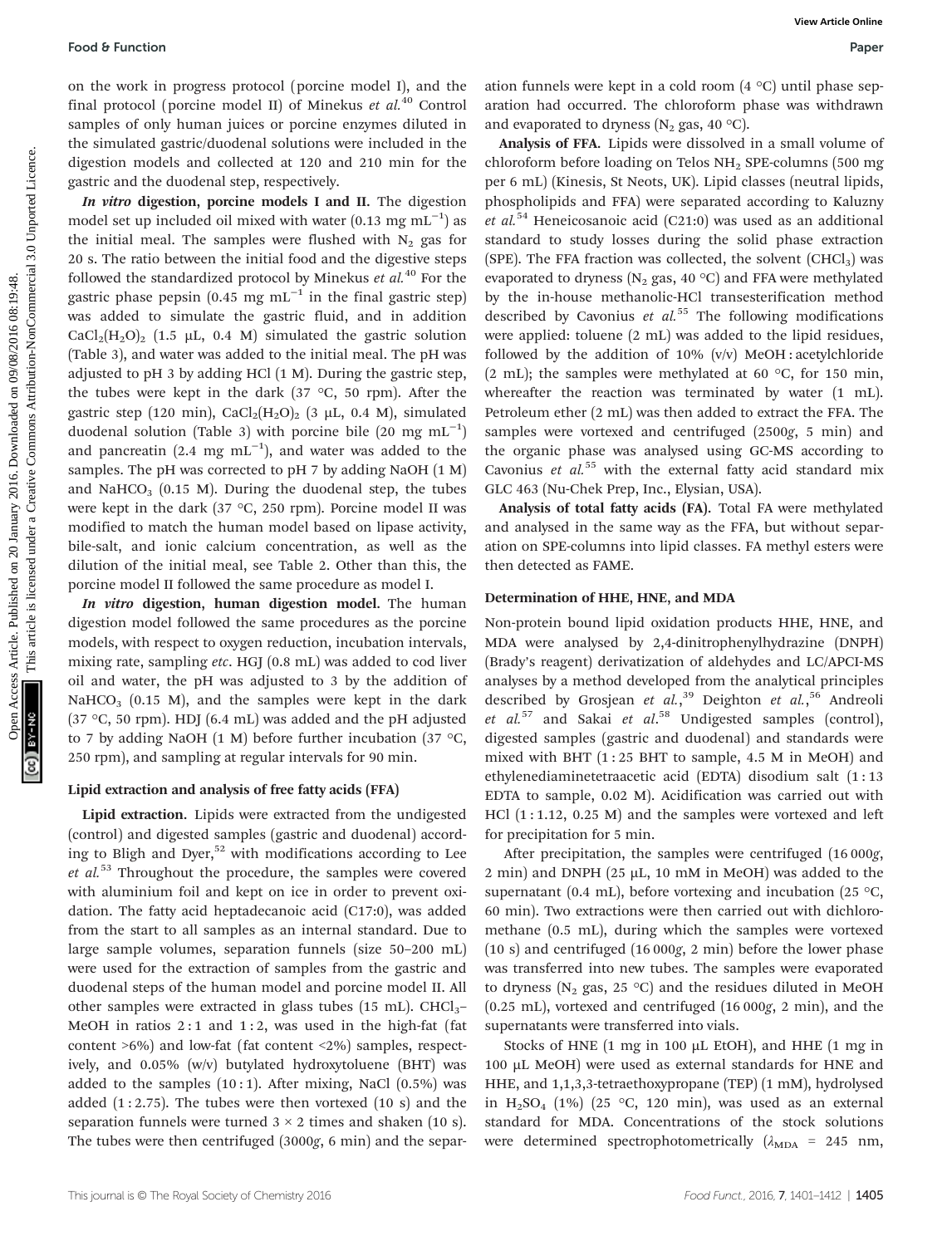$\varepsilon_{\text{MDA}}$  in acidic H<sub>2</sub>O = 13 700;  $\lambda_{\text{HHE}}$  = 219 nm,  $\varepsilon_{\text{HHE}}$  in MeOH = 13 750;  $\lambda_{HNE}$  = 221 nm,  $\varepsilon_{HNE}$  in EtOH = 16 000). External standard mixtures with different concentrations of MDA, HHE, and HNE were included in each sequence in the LC/APCI-MS.

The analysis was performed on an Agilent 1260 HPLC system, consisting of a binary pump, an auto sampler, a column oven, and an UV-detector, coupled to an Agilent 6120 quadrupole in the APCI negative mode (Agilent Technologies, Waldbron, Germany). The separation was performed on a Phenomenex Luna, 4.6 mm i.d. × 250 mm, 3 µm, C18 columns (Phenomenex, Macclesfield, UK), at a flow rate of 0.7 mL min<sup>-1</sup> and injection volume of 15  $\mu$ L, using a gradient at 50 °C. Analysis of the data was carried out using the Agilent ChemStation (Agilent Technologies, Böblingen, Germany) software program.  $N_2$  gas was used for nebulisation (40 psig), drying was carried out at 350 °C, and vaporization was carried out at 450 °C, all other MS conditions were set according to Grosjean et al.<sup>39</sup>

The mobile phases were: A: MeOH, with 20 mM HAc, and B: water, with 20 mM HAc. A gradient program was followed for 40 min, which started with A (70%) and B (30%) in 2 min, then A increased linearly to 95% over 8 min. 95% of eluent A and 5% of B were then maintained for 10 min. Another linear increase started at 20 min and continued for 5 min to reach 98% of eluent A and 2% of eluent B. This setting was maintained for 2 min, then eluent A was reduced linearly to 70% over 1 min. 70% of eluent A and 30% of eluent B were maintained until the end of the gradient program.

Data acquisition was carried out in selected ion monitoring (SIM) modes, and the ions were collected at 234.0, 293.1, and 335.1 m/z at fragmentor settings 50, 150, and 170, respectively. UV detection was performed at 264 nm, to confirm the analysis.

Validation of the method showed that the inter-day variation was 0.99% (standard deviations) of MDA, 2.1% of HHE, 1.2% of HNE. Linearity was controlled for: MDA,  $R^2 = 0.985$  $(0.025-100 \mu M)$ , HHE,  $R^2 = 0.997 (0.01-10 \mu M)$ , and HNE,  $R^2 =$ 0.997 (0.005-10  $\mu$ M). Limit of quantification is defined as a signal-to-noise ratio above 10. Between day variation and repeatability in digested samples was within 10% for all aldehydes.

#### **Statistics**

Statistical analysis of the data was performed using IBM SPSS statistics version 22 (IBM Corporation, New York, USA). Differences between the human and the porcine models were determined by using two-tailed Student's t-test. Unequal variance was assumed and the significance level was  $p = 0.05$ .

## Results and discussion

The scope of this study was to analyse and compare lipid oxidation of cod liver oil during digestion in two types of static in vitro digestion models. The porcine models I and II were based on porcine bile and GI commercial enzymes; commonly used

when studying digestion, and the human model was based on human GI juices. The lipid oxidation products analysed were the aldehydes MDA, HHE, and HNE. The results from the development of the in vitro GI digestion models and from analyses of lipolysis and oxidation during digestion are presented below.

#### In vitro digestion based on human GI juices and GI commercial enzymes

To adjust the porcine model II to the human model, important factors for lipolysis were analysed and compared. An overview of these different factors is shown in Table 2. The bile-salt concentration in the pooled human duodenal juice (2.6 mM) was low compared to what is recommended in the standard protocol.<sup>40</sup> This is probably due to the 12 hours fasting of the volunteers prior aspiration. In a review by McConnell et  $al$ <sup>59</sup> the bile-salt output in the food stimulated state is reported to be 11 mM. The bile secretion is activated by the ingestion of food, and in a fasting state the production is fairly low  $(0.6-5 \text{ mM})$ .<sup>59</sup> Previous reports of bile-salt concentration of HDJ has been shown to be in the range between 3–5 mM in pooled aspirated samples. $43,60,61$  The lipase activity of the pooled HDJ was lower than recommended in the standardized protocol, 570 U  $mL^{-1}$ versus 2000 U mL<sup>-1.40</sup> However, it was decided to use the natural content of bile and lipase as it occurred in the human juices, and not add the commercial porcine bile or lipase. Puper<br> **Form** Form  $\mu_0 = 1370k$ ,  $A_{\text{star}} = 219$  mm,  $F_{\text{star}} = 24$  mm,  $F_{\text{star}} = 24$  mm,  $F_{\text{star}} = 24$  mm,  $F_{\text{star}} = 24$  mm,  $F_{\text{star}} = 24$  mm,  $F_{\text{star}} = 24$  mm,  $F_{\text{star}} = 24$  mm,  $F_{\text{star}} = 24$  mm, and the article is licen

The ionic calcium concentration in HDJ correlated quite well with the values used in the standardized protocol, 0.34 mM versus 0.3 mM. $^{40}$  In the pooled HGJ, higher levels were recorded than those recommended in the standardized protocol.<sup>40</sup> To make the human and porcine models comparable, a higher ionic calcium concentration than recommended was therefore added in the gastric step of the porcine model II.

#### Lipolysis during in vitro digestion of cod liver oil

No FFA increase was observed during the gastric digestion in any of the static in vitro digestion models, however, during intestinal digestion lipolysis occurred in both the porcine and the human models (Fig. 2). This is in line with earlier analyses, showing that no active gastric lipase was found in either HGJ or in the porcine pepsin (data not shown). As presented in Fig. 2, the lipolysis in the duodenal step reached similar levels in the human model and porcine model II showing that the lipolysis by the pancreatic lipase was comparable in these models. The level of lipolysis after 210 min in the human digestion model and the porcine model II was 31% and 26%, respectively, with no significant difference between the models. When comparing the human digestion model (31%) with porcine model I (16%), a significant difference ( $p < 0.005$ ) was seen after the duodenal digestion  $(t = 210 \text{ min})$ . This is most probably due to differences in lipase activity that was 25 fold lower in the porcine model I compared to the porcine model II and the human model. The levels of released FFA during digestion are in accordance with lipolysis levels reported in in vitro digestion of marine lipids. If expressed as % FFA release of total oil (mg), we see a 21%, 11% and 18%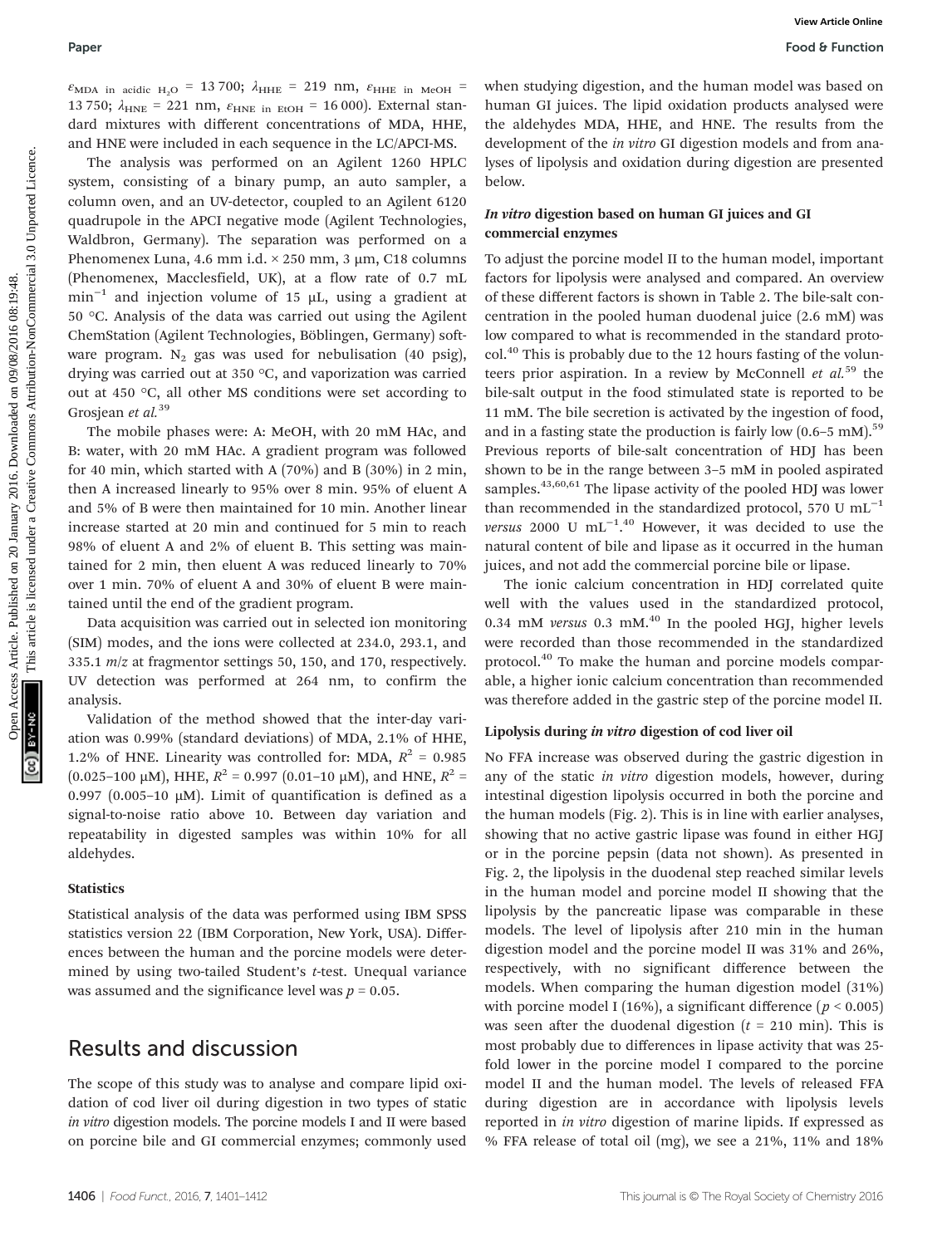

Fig. 2 Release of free fatty acids (FFA) during gastric (120 min) and duodenal (90 min) digestion of cod liver oil. Results are shown as % of FFA per detected total fatty acids (FA) in cod liver oil. Error bars show SD,  $n > 3$ .

release in the porcine model I, porcine model II, and human model, respectively ( $t = 210$  min). Zhu et al.<sup>62</sup> showed approximately 15% release of FFA after the digestion of fish oil, Aarak et  $al^{63}$  showed a 20% release of FFA after the digestion of salmon muscle, and Larsson et  $al.^{24}$  showed a 40% release of FFA of total oil (mg) after the digestion of cod liver oil; all three using static pancreatic lipase based in vitro models; Larsson et  $al.^{24}$  with gastric lipase from Rhizopus oryzae added in the gastric step. Several factors determine the final lipolysis level, such as  $\rm{pH}$ ,<sup>64</sup> presence of calcium,<sup>46,64</sup> bile-salt levels,<sup>46</sup> lipase activity, $65$  and droplet size of the emulsified oil. $66$  It is therefore no surprise that the porcine model I differed from the human digestion model and the porcine model II, although the basic settings were comparable.

When analysing the content of free EPA and DHA during and after the digestion, see Table 4, no major difference was seen between the three models in the gastric step  $(t =$ 120 min), except that the levels of free EPA and DHA in the porcine model I decreased twofold, compared to the other models. The detected levels of free EPA and DHA decreased in all models compared to what was found in the initial oil. This could be due to consumption of these FFA in the lipid oxidation reaction. Previous studies have shown that FFA are more susceptible to lipid oxidation than the intact triglycerides.67,68 Also, FFA can attract pro-oxidative metals and thus co-oxidize triglycerides.<sup>69</sup> In the duodenal step ( $t = 210$  min), the lipolysis results differed between models in that a higher release of EPA was observed in the human model compared to

the porcine models I and II (960% increase during digestion, compared to 450% and 570%, respectively). The same observation was made for DHA, with a higher release in the human model compared to the porcine models I and II (230% increase during digestion, compared to 490% and 680%, respectively). This supports the findings of Aarak et  $al$ <sup>51</sup> that there are differences in the release of EPA and DHA when using human versus porcine digestive enzymes. According to above, there could be a link between the release of free EPA/ DHA and the extent of lipid oxidation in the duodenal step. Larsson et  $al^{24}$  found a link between total lipolysis and TBARS development in the gastric and duodenal step of a porcine static model. The importance of specific FFA released during digestion and its relation to lipid oxidation needs to be investigated further.

#### The lipid oxidation products MDA, HHE, and HNE

The lipid oxidation products MDA, HHE, and HNE were observed during gastric digestion in the human model, but none of the three products were identified in the gastric part of the porcine models (Fig. 3). During duodenal digestion, aldehydes were identified in both the human model and the porcine models I and II. A significantly ( $p < 0.05$ ) higher accumulation of aldehydes occurred in the human model compared to the two porcine models, with the exception at  $t =$ 150 min for HHE and HNE, where the differences were insignificant ( $p > 0.05$ ). The aldehyde levels in all models decreased in the order:  $MDA > HHE > HNE$ . This is in accordance with the levels detected in human plasma samples, as reviewed by Pillon and Soulage, $70$  with MDA being found at the highest concentration, followed by HHE and HNE. Control samples without oil were run in parallel with the oil samples, see Table 5. These were analysed at the end of the gastric and intestinal step, in order to check how much the digestive components contributed to the lipid oxidation levels. The control samples showed that some lipid oxidation products were present in the digestive fluids alone, relative to each specific aldehyde and time point. The relatively high control values recorded at 120 min in human juices could indicate that the lipid oxidation reaction had already started in the human GI juices, which could explain the pronounced increase of recorded lipid oxidation products in the human model. In the porcine model II the HNE levels were larger in the control samples, than in oil-fortified samples, which could be due to the low levels of HNE detected (HNE  $\leq$  0.01  $\mu$ M). The lowest standard included to detect HNE was however even lower Food 8 Function<br>  $\frac{1}{2}$  Published on 2013<br>  $\frac{1}{2}$  Published on 2014<br>  $\frac{1}{2}$  Published on 2014<br>  $\frac{1}{2}$  Published on 2014<br>  $\frac{1}{2}$  Published on 2014<br>  $\frac{1}{2}$  Published on 2014<br>  $\frac{1}{2}$  Published on 2014<br>

Table 4 Detection of free fatty acids (FFA) % during digestion, compared to initial levels detected in the cod liver oil. EPA, eicosapentaenoic acid; DHA, docosahexaenoic acid

| Gastric step (120 min) |                 |                  |             | Duodenal step (210 min) |                  |             |  |
|------------------------|-----------------|------------------|-------------|-------------------------|------------------|-------------|--|
| <b>FFA</b>             | Porcine model I | Porcine model II | Human model | Porcine model I         | Porcine model II | Human model |  |
| EPA(%)                 | $-60$           | $-30$            | $-40$       | 450                     | 570              | 960         |  |
| DHA (%)                | $-60$           | $-30$            | $-30$       | 490                     | 680              | 1230        |  |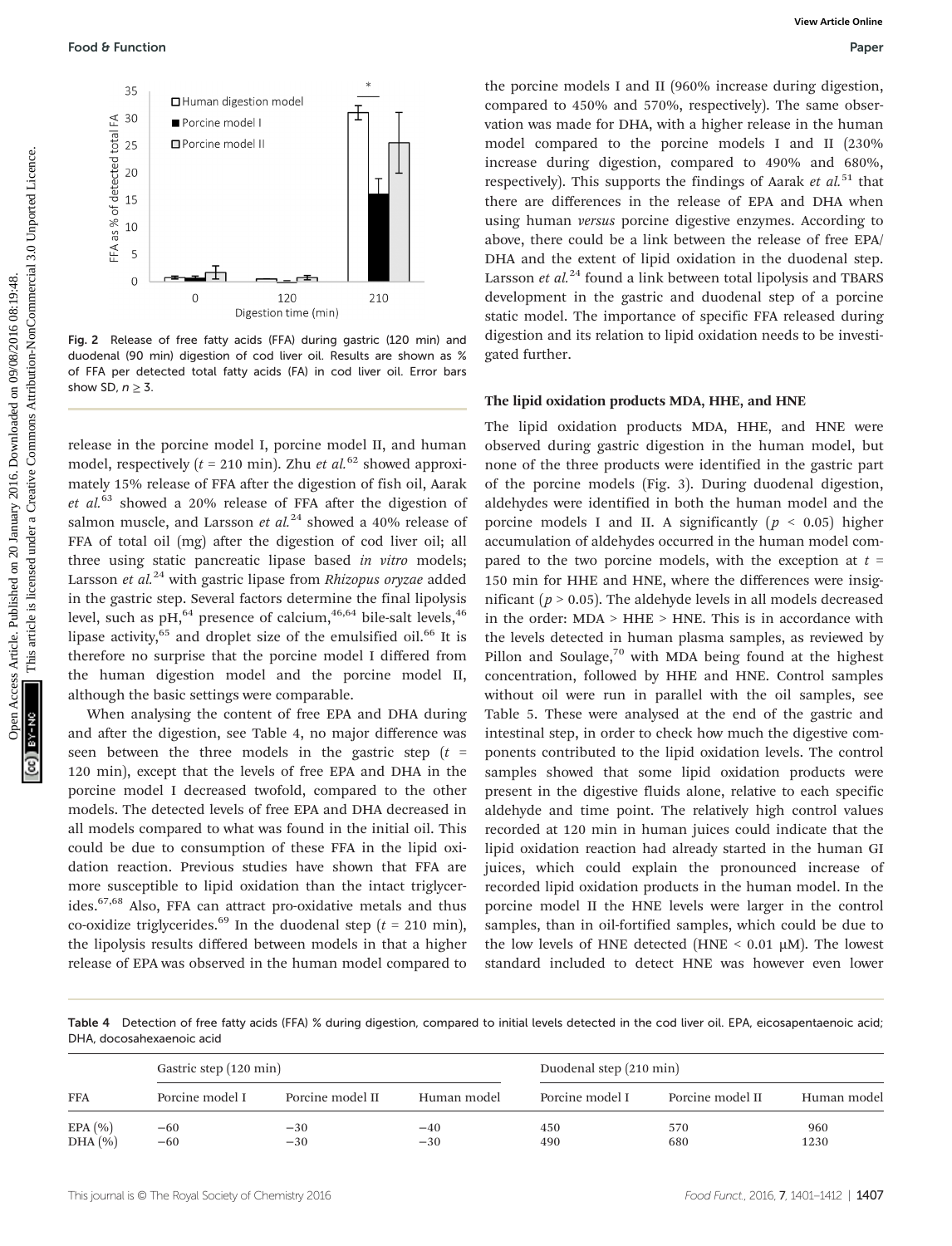Paper Food & Function



Fig. 3 Lipid oxidation products in the digests during gastric (0–120 min) and duodenal (120–210 min) digestion of cod liver oil. Malondialdehyde (MDA), 4-hydroxy-trans-2-hexenal (HHE), and 4-hydroxy-trans-2-nonenal (HNE). Gastric step is shown in panels (A) MDA, (C) HHE, and (E) HNE, and duodenal step is shown in panels (B) MDA, (D) HHE, and (F) HNE. Note the different scales on the y-axis in the panels. Error bars show SD,  $n \ge 3$ , except for samples from the porcine model I at time 130 min, where  $n = 2$ . Significant differences were seen between the human digestion model and both porcine models I and II, in the figures shown as \*p < 0.05, \*\*p < 0.005, and \*\*\*p < 0.001. In a few time points, a significant difference  $(p < 0.05)$  was seen between porcine models I and II as well; MDA (t = 120 min, 130 min, and 180 min), HHE (t = 180 min), and HNE (t = 150 min).

Table 5 Levels of aldehydes reached in control samples (without oil) at the end of the gastric ( $t = 120$  min) and intestinal ( $t = 210$  min) step. Data for the control samples are expressed as % of the samples with oil. MDA, malondialdehyde; HHE, 4-hydroxy-trans-2-hexenal; HNE, 4-hydroxytrans-2-nonenal

| Aldehyde      | Porcine model I<br>$(120 \text{ min})$ | Porcine model I<br>$(210 \text{ min})$ | Porcine model II<br>$(120 \text{ min})$ | Porcine model II<br>$(210 \text{ min})$ | Human model<br>$(120 \text{ min})$ | Human model<br>$(210 \text{ min})$ |
|---------------|----------------------------------------|----------------------------------------|-----------------------------------------|-----------------------------------------|------------------------------------|------------------------------------|
| MDA (%)       | 2.4                                    | 74                                     | 47                                      | 4.0                                     | 40                                 | 0.18                               |
| $HHE$ $(\% )$ | 1.5                                    | 28                                     | 5.6                                     | 0.0                                     | 30                                 | 0.29                               |
| HNE(%)        | 1.7                                    | 57                                     | 180                                     | 180                                     | 37                                 | 9.7                                |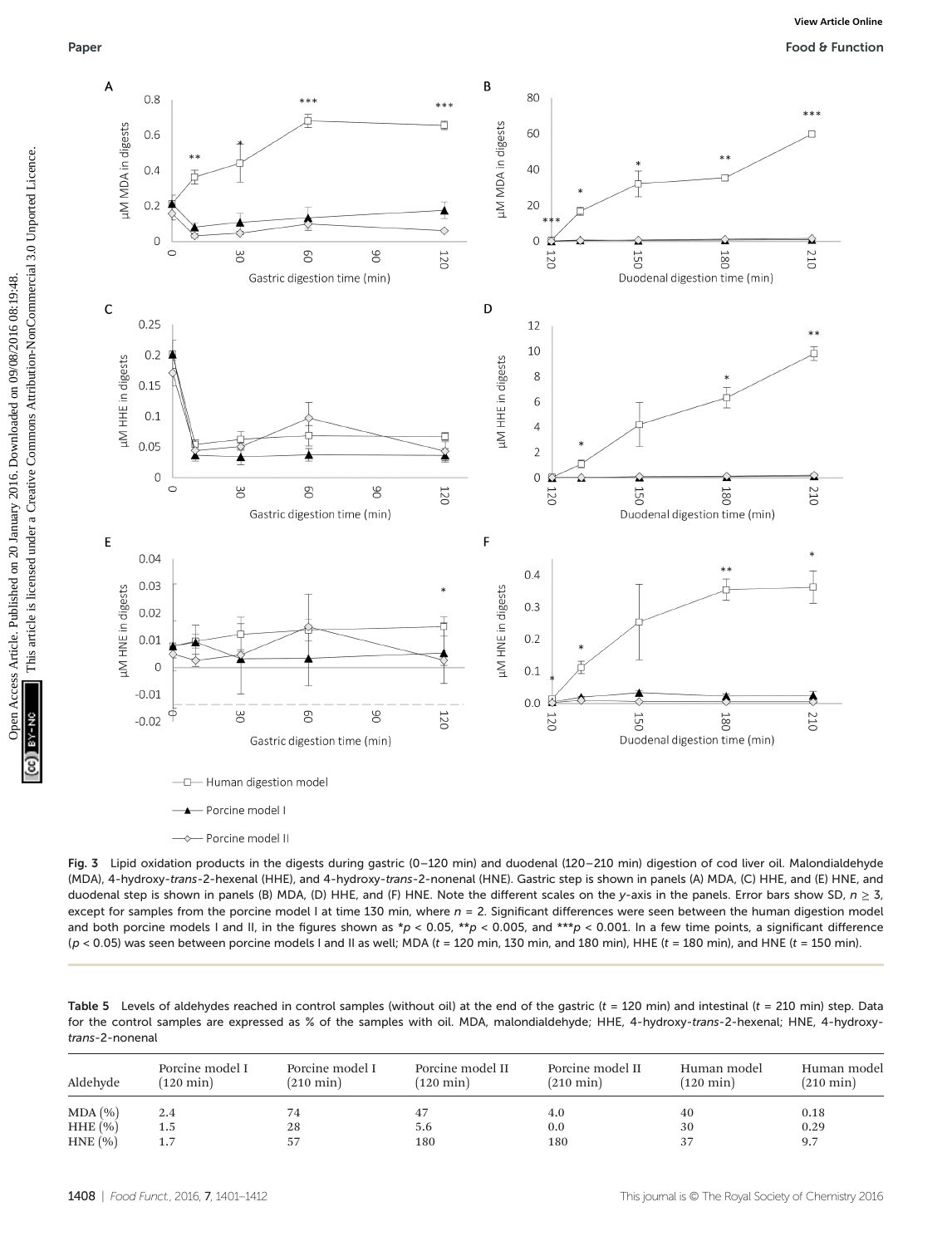$(0.005 \mu M)$ , and is still within the limits of quantification of the method.

We expected to see some lipid oxidation in the gastric step, however, this was not the case in any of the models. Our hypothesis was that the gastric environment, with low pH, oxygen, and pro-oxidants present in the bolus, would induce lipid oxidation, according to the suggestions by Kanner and Lapidot<sup>22</sup> and Halliwell et al.<sup>23</sup> Also, Kristinova et al.<sup>28</sup> observed that lipid oxidation, measured by TBARS, PV, and oxygen uptake rate, was induced by the low pH itself, rather than the enzymes in the gastric juice. Lipid oxidation during in vitro digestion of cod liver oil, minced mullet muscle, and herring oil has also been previously observed in the gastric step.<sup>24,25,28</sup> In these studies, less specific methods like TBARS, peroxide value (PV), and conjugated dienes were however used, and relatively low levels were detected. One possible explanation for the lack of lipid oxidation in the gastric step in our study could be the lack of gastric lipolysis, see Fig. 2. Lipase has sometimes been added in the gastric step in other in vitro digestion studies, e.g. in the study by Larsson et  $al^{24}$  We did not add any gastric lipase in the porcine models, as gastric lipase is not a part of the standard protocol described by Minekus et  $al$ <sup>40</sup> Even though the presence, levels and role of gastric lipase are still debated, since it has been discovered relatively recently, it is believed to contribute to 10–25% of the lipolysis during digestion.<sup>45</sup> When Larsson et  $al.^{24}$  omitted the gastric enzymes and only incubated cod liver oil at 37 °C with the pH-cycle of the GI tract, no significant increase in the levels of TBARS was observed. This supports the theory that lipid oxidation in the gastric step is correlated to the presence of active gastric lipase. It is possible that the gastric lipase activity in the HGJ was lost during our collection/storage of the aspirates, since it is easily digested by pepsin at low pH. Another possible explanation is that there were antioxidants present in the HGJ, which prevented the lipid oxidation reaction from being initiated. It is also possible that other parameters of the digestion models are important for the formation of lipid oxidation products, such as GI tract contraction/movements, or gastric digestion time.

To make the data comparable with what was reported by Larsson et  $al^{26}$  and Kenmogne-Domguia et  $al^{36}$  concentrations were recalculated from  $\mu$ M in the digests to  $\mu$ M in the lipid phase, see Table 6. Using LC with a diode array detector (DAD), Larsson et  $al^{26}$  found an average level of total MDA that was 4 and 10 times higher compared to what was found in

porcine models I and II in this study. This could be due to differences in the analysis method and in the *in vitro* digestion protocol, since the oil used was identical to the oil in our study. However, there were also differences in the used simulated electrolyte solutions, enzyme concentrations and bile-salt concentrations, and also in the detection methods, which could explain the different MDA levels found. Kenmogne-Domguia et  $al^{36}$  studied lipid oxidation using stabilized marine oil emulsions; protein-stabilised emulsion (PSE) and phospholipid-stabilised emulsion (PpSE), and reported that the levels of MDA are in line with the levels found in this study, see Table 6. Larsson et  $al^{26}$  measured HHE concentration by LC/APCI-MS during the digestion of cod liver oil with porcine enzymes and bile, and found levels similar to what was detected in all digestion models in our study. Kenmogne-Domguia et  $al^{36}$  reported HHE concentrations in the digests, using PSE and PpSE, and the levels are 11–40 times higher compared to what was found in the porcine models of this study, but approximately 3.5 times lower than what was found in the human model, see Table 6. The differences could be due to the addition of the pro-oxidant metmyoglobin in their in vitro digestion model, the use of a pre-emulsified oil mixture, or a higher oil : enzyme ratio.<sup>36</sup> The HNE levels found in our models also differ with the HNE levels recorded in the two differently stabilized oil emulsions (PSE and PpSE) by Kenmogne-Domguia et  $al.^{36}$  being 50 times higher in their study compared to what was detected in this study. Apart from the mentioned metmyoglobin addition, this discrepancy is likely to be caused by the oil emulsions used by Kenmogne-Domguia et al.<sup>36</sup> containing 10% n-6 FA, compared to 1% n-6 FA in the cod liver oil used in this study. The maximum levels of aldehydes at 210 min observed in this study were 43, 203, and 5657 µmol per kg lipid (MDA), 7.7, 27.2, and 951 µmol per kg lipid (HHE), and 1.4, 0.82, and 44 µmol per kg lipid (HNE) in the porcine model I, porcine model II, and human model, respectively. The low levels of HNE compared to MDA and HHE are in accordance with the low levels of LC n-6 PUFA in cod liver oil, 1.3 area% of detected total  $FA<sup>42</sup>$  On comparing this with the total amount of n-3 and n-6 PUFA in the oil, we obtained 1.9, 6.6, and 230 µmol HHE per kg n-3 FA, and 0.02, 0.01, and 0.6  $\mu$ mol HNE per kg n-6 FA, in the porcine model I, porcine model II and human model, respectively. This indicates that the n-3 PUFA in the cod liver oil was generally more susceptible towards oxidation compared to the n-6 PUFA. This could be due to a higher unsaturation degree in the n-3 PUFA Food 8 Function<br>
(0.005 JAA), and is still within the limits of quantification of poemic models 1 and 1 is miscle, with the gas article is like the state of the present of the present of the state of the state of the stat

Table 6 Comparison between lipid oxidation levels reported in two different studies and this study, in the duodenal step,  $t = 180$  min. Values recalculated to be presented as µmol kg<sup>−1</sup>. PSE, protein-stabilised emulsion; PpSE, phospholipid-stabilised emulsion; MDA, malondialdehyde; HHE, 4-hydroxy-trans-2-hexenal; HNE, 4-hydroxy-trans-2-nonenal. n.a.: samples not analyzed

| Aldehyde                           | Larsson<br>$et$ al. <sup>26</sup> | Kenmogne-Domguia et al. <sup>36</sup><br>(PSE) | Kenmogne-Domguia et al. <sup>36</sup><br>(PpSE) | Porcine<br>model I | Porcine<br>model II | Human<br>model |
|------------------------------------|-----------------------------------|------------------------------------------------|-------------------------------------------------|--------------------|---------------------|----------------|
| MDA ( $\mu$ mol $\text{kg}^{-1}$ ) | 445                               | 3300                                           | 7200                                            | 42                 | 140                 | 4465           |
| HHE ( $\mu$ mol $\text{kg}^{-1}$ ) | 5.1                               | 231                                            | 216                                             | 6.2                | 20                  | 797            |
| HNE $(\mu$ mol $kg^{-1})$          | n.a.                              | -51                                            | 59                                              | 1.3                | 0.70                | 45             |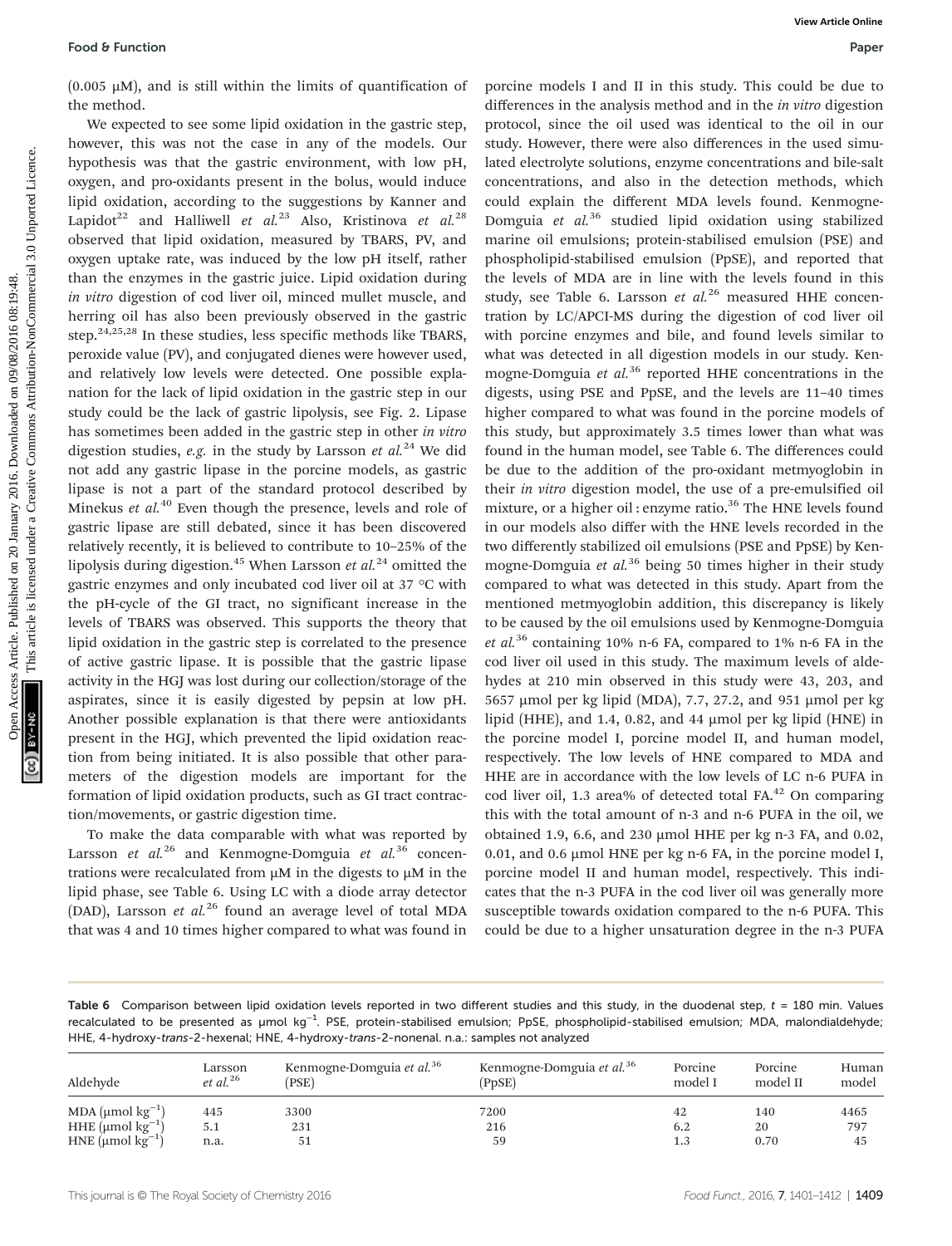fraction compared to n-6 PUFA fraction in the cod liver oil, see Table 1. A comparison of the HHE and HNE levels to the total amount of free n-3 and n-6 PUFA detected after digestion  $(t =$ 210 min) supports this theory, and in the porcine model I, porcine model II, and human model we can report the formation of 0.75, 2.1, and 48 µmol HHE per mg n-3 FA, and 0.14, 0.074, and 5.7 µmol HNE per mg n-6 FA, respectively. This also indicates that there might be a correlation between the level of free n-3 and n-6 PUFA present and the susceptibility towards lipid oxidation.

We did not expect pronounced differences between the porcine and the human models with respect to MDA, HHE, and HNE after the duodenal step. Aarak et  $al.^{51}$  observed that the total amount of FFA released from salmon oil was similar to that when using a porcine and a human duodenal model, even if higher relative levels of EPA and DHA were released when using HDJ for digestion compared to porcine pancreatic enzymes. The same was observed in this study, and since FFA as well as more highly unsaturated PUFAs are known to be more susceptible to oxidation than esterified/more saturated FA, this could be an explanation for the difference in oxidation between the human and the porcine digestion models. To our knowledge, no previous study has looked at dissimilarities between a human and a porcine model from a lipid oxidation perspective, and there might be several factors influencing the higher occurrence of lipid oxidation during digestion with human GI juices, e.g. the presence of pro-oxidants, like iron. Preliminary analysis of minerals showed that trace metal ions, such as iron, were hardly detectable (<0.5 ppm, data not shown). However, when analysing total haem pigment content, approximately 3 times higher haem pigment content in HDJ than in the other samples was seen (data not shown). This could be due to minor internal bleedings during aspiration, possibly caused by the insertion of the three-lumen tube for the collection of the HDJ. The result from the analysis of total haem pigment content could also however be due to colour interference by bilirubin or other bile complexes formed. This could explain the lack of correlation between iron and haem analyses. Further investigation of the cause of the different lipid oxidation levels in the two digestion models needs to be done.

Knowledge regarding the importance of lipid oxidation product formation during digestion is still limited. The biological role of α,β-unsaturated aldehydes, such as MDA, HHE, and HNE, is extensively discussed, and the toxicity and reactivity of the products are being evaluated. MDA, HHE, and HNE can form Michael and Schiff base adducts with proteins, which could lead to various biological effects depending on the original role of the altered proteins. The reactivity of the α,β-unsaturated aldehydes can also be directed towards phospholipids, causing major damage to biological membranes, where HNE appears to be more reactive than  $HHE<sup>71</sup>$  The reactivity towards cysteine-, lysine-, and histidine groups, by Michael addition followed by an attack on a nucleophilic group (e.g. in DNA), makes α,β-unsaturated aldehydes quite genotoxic.<sup>29,72</sup> HHE and HNE are known to be cytotoxic to

cells, and in the review by Pillon and Soulage,<sup>70</sup> LC<sub>50</sub> levels of 20–60 µM after a long incubation time were reported for various animal and human cells; while  $LC_{50}$  for MDA was reported to be  $\geq 600 \mu M^{70}$  These levels are higher than the levels reported in this study at 180 min digestion; the closest are the levels of HHE found in the human digestion model (9.8  $\mu$ M). Still, *in vitro* cellular damage has been reported at lower levels, a 70% inhibition of the cell growth and induced apoptosis was for example observed by Cerbone et  $al^{73}$  using human Caco-2 cells and HNE (1  $\mu$ M). Bae et al.<sup>74</sup> reported the induction of HHE dose-dependent apoptosis in human epithelial renal proximal tubular cells, starting already at 10 µM HHE. If the lipid oxidation products are absorbed, they could potentially cause systemic effects. In a review by Chapple et al.<sup>75</sup> different dose-dependent effects of HNE on in vitro cellular signalling were reported. Antioxidant defence and inflammatory response are enhanced at low HNE levels, however at higher doses, cell viability decreases and apoptosis is induced.75 The possible effects of lipid oxidation products on epithelial cells in the GI tract may differ and are still rather undiscovered. The ability of lipid oxidation products to be absorbed have been proven in vivo in rats,  $35$  and also recently in our dynamic in vitro digestion study.<sup>76</sup> However, to what extent this could happen in the human body, and what implications it would have on human health remains unclear. Paper<br> **Paper**<br>
The interview that the HTM-and 1Wh leads to the sign and a nonline and solar paper.<br>
This is a computed from the HTM-and 1Wh leads to the sign and a div air at low in the sign including<br>
model on 2016. The

## Conclusion

In conclusion, reactive aldehydes (MDA, HHE, and HNE) were formed from cod liver oil during intestinal digestion using both human and porcine in vitro models. However, when comparing the human and porcine models with respect to oxidation, significantly higher generation of MDA, HHE, and HNE was observed during digestion with human GI enzymes and bile. The reason for the difference is still unknown; however, it may be due to qualitative differences in the release of FFA during digestion, or the presence of pro-oxidants like haem in the human GI juice. This finding may be important to bear in mind when using in vitro digestion models for studying lipid oxidation.

## Conflict of interest

The authors declare no conflict of interest.

## Abbreviations

| APCI        | Atmospheric pressure capillary ion |
|-------------|------------------------------------|
| <b>BHT</b>  | Butylated hydroxytoluene           |
| DAD         | Diode array detection              |
| DHA         | Docosahexaenoic acid               |
| <b>DNPH</b> | 2,4-Dinitrophenylhydrazine         |
| <b>EDTA</b> | Ethylenediaminetetraacetic acid    |
| <b>EPA</b>  | Eicosapentaenoic acid              |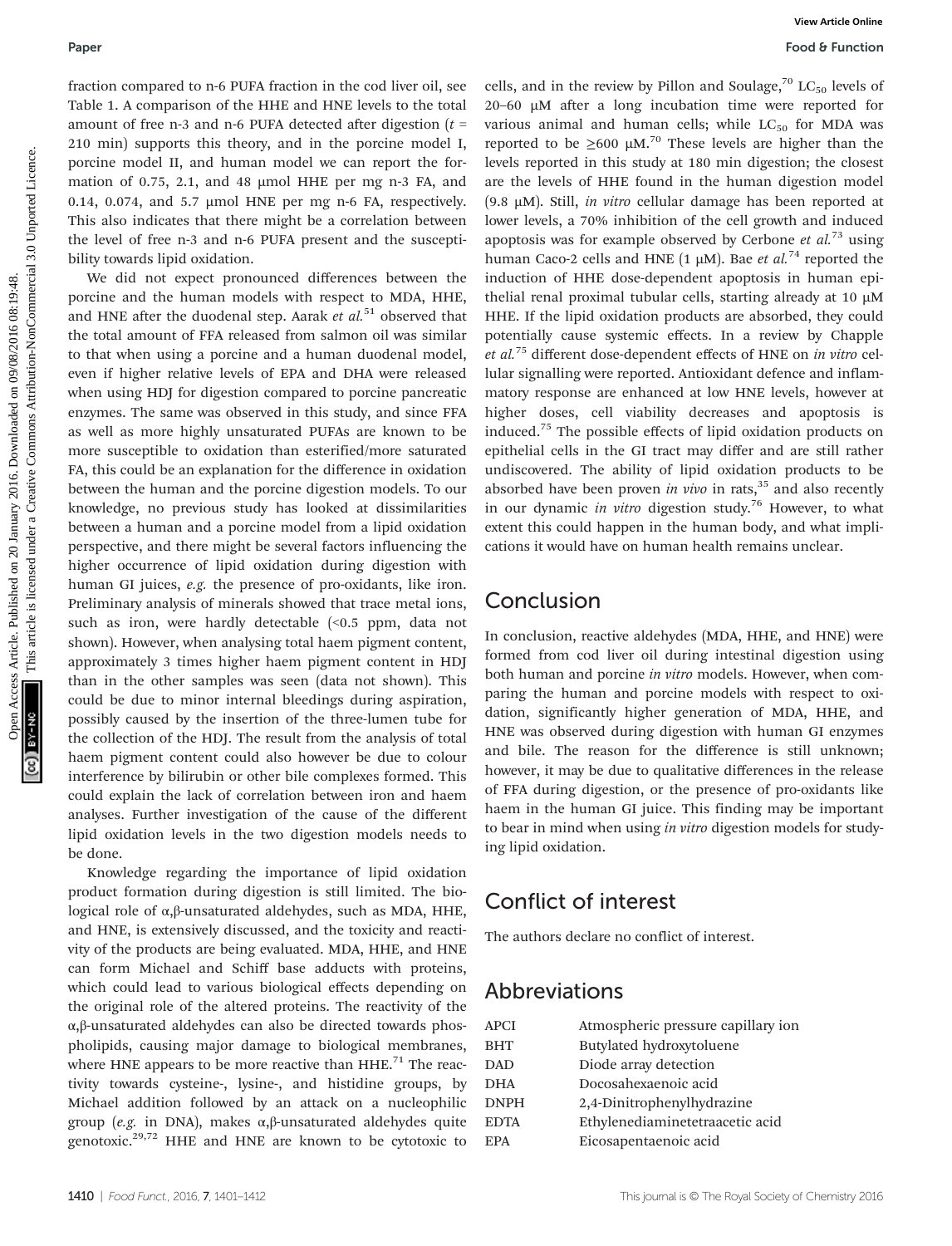|                                                                                                                                                                                                         |                                                                | View Article Online                                                               |
|---------------------------------------------------------------------------------------------------------------------------------------------------------------------------------------------------------|----------------------------------------------------------------|-----------------------------------------------------------------------------------|
| Food & Function                                                                                                                                                                                         |                                                                | Paper                                                                             |
| <b>FAME</b>                                                                                                                                                                                             | Fatty acid methyl esters                                       | 10 R. A. Murphy, M. Mourtzakis and V. C. Mazurak, Curr.                           |
| FA                                                                                                                                                                                                      | Fatty acids                                                    | Opin. Clin. Nutr. Metab. Care, 2012, 15, 246-251.                                 |
| <b>FFA</b>                                                                                                                                                                                              | Free fatty acids                                               | 11 E. C. Rizos, E. E. Ntzani, E. Bika, M. S. Kostapanos and                       |
| GC-MS                                                                                                                                                                                                   | Gas chromatography-mass spectrometry                           | M. S. Elisaf, JAMA, J. Am. Med. Assoc., 2012, 308, 1024-1033.                     |
| Open Access Article. Published on 20 January 2016. Downloaded on 09/08/2016 08:19:48.<br>You are a primarie in the internet of the active Commons Attribution-NonCommercial 3.0 Unported Licence.<br>GI | Gastrointestinal                                               | 12 L. Hooper, R. L. Thompson, R. A. Harrison, C. D. Summerbell                    |
| HDJ                                                                                                                                                                                                     | Human duodenal juice                                           | A. R. Ness, H. J. Moore, H. V. Worthington, P. N. Durrington                      |
| HGJ                                                                                                                                                                                                     | Human gastric juice                                            | J. P. T. Higgins, N. E. Capps, R. A. Riemersma                                    |
| <b>HHE</b>                                                                                                                                                                                              | 4-Hydroxy-trans-2-hexenal                                      | S. B. J. Ebrahim and G. D. Smith, Risks and benefits of                           |
| <b>HNE</b>                                                                                                                                                                                              | 4-Hydroxy-trans-2-nonenal                                      | omega 3 fats for mortality, cardiovascular disease, and                           |
| <b>HPLC</b>                                                                                                                                                                                             | High-performance liquid chromatography                         | cancer: systematic review, Br. Med. J., 2006, 332(7544), 752-                     |
| LC/APCI-MS                                                                                                                                                                                              | Liquid chromatography/atmospheric pressure                     | 760.                                                                              |
|                                                                                                                                                                                                         | chemical ionization-mass spectrometry                          | 13 R. Chowdhury, S. Stevens, D. Gorman, A. Pan, S. Warnakula                      |
|                                                                                                                                                                                                         | LC n-3 PUFA Long-chain n-3 polyunsaturated fatty acids         | S. Chowdhury, H. Ward, L. Johnson, F. Crowe, F. B. Hu and                         |
|                                                                                                                                                                                                         | LC n-6 PUFA Long-chain n-6 polyunsaturated fatty acids         | O. H. Franco, Br. Med. J., 2012, 345, e6698.                                      |
| <b>MDA</b>                                                                                                                                                                                              | Malondialdehyde                                                | 14 T. A. B. Sanders, Proc. Nutr. Soc., 2014, 73, 73-79.                           |
| <b>PSE</b>                                                                                                                                                                                              | Protein-stabilised emulsion                                    | 15 K. H. Weylandt, S. Serini, Y. Q. Chen, H.-M. Su, K. Lim                        |
| <b>PpSE</b>                                                                                                                                                                                             | Phospholipid-stabilised emulsion                               | A. Cittadini and G. Calviello, BioMed Res. Int., 2015, 2015                       |
| ${\rm PV}$                                                                                                                                                                                              | Peroxide value                                                 | 143109.                                                                           |
| <b>SPE</b>                                                                                                                                                                                              | Solid phase extraction                                         | 16 N. S. Kelley, Y. Yoshida and K. L. Erickson, Metab. Syndr.                     |
| <b>TBARS</b>                                                                                                                                                                                            | Thiobarbituric acid reactive substances                        | Relat. Disord., 2014, 12, 403-415.                                                |
| <b>TEP</b>                                                                                                                                                                                              | 1,1,3,3-Tetraethoxypropane                                     | 17 R. Turner, C. H. McLean and K. M. Silvers, Nutr. Res. Rev.                     |
|                                                                                                                                                                                                         |                                                                | 2006, 19, 53-62.                                                                  |
|                                                                                                                                                                                                         |                                                                | 18 B. B. Albert, D. Cameron-Smith, P. L. Hofman and                               |
|                                                                                                                                                                                                         | Acknowledgements                                               | W. S. Cutfield, BioMed Res. Int., 2013, 2013, 8.                                  |
|                                                                                                                                                                                                         |                                                                | 19 J. Kanner, Mol. Nutr. Food Res., 2007, 51, 1094-1101.                          |
|                                                                                                                                                                                                         | The authors would like to thank Annette Almgren and Mehdi      | 20 C. Strobel, G. Jahreis and K. Kuhnt, Lipids Health Dis.                        |
|                                                                                                                                                                                                         | Abdullahi for laboratory work carried out on analysis of trace | 2012, 11, 144.                                                                    |
|                                                                                                                                                                                                         | metal ions and haemoglobin. We would also like to thank        | 21 E. Arab-Tehrany, M. Jacquot, C. Gaiani, M. Imran                               |
|                                                                                                                                                                                                         | Hanna Harrysson for technical assistance during the develop-   | S. Desobry and M. Linder, Trends Food Sci. Technol., 2012                         |
|                                                                                                                                                                                                         | ment of the LC/APCI-MS method for detecting MDA, HHE,          | $25, 24-33.$                                                                      |
|                                                                                                                                                                                                         | and HNE. This work was financially supported by FORMAS         | 22 J. Kanner and T. Lapidot, Free Radical Biol. Med., 2001, 31                    |
|                                                                                                                                                                                                         | (The Swedish Research Council for Environment, Agricultural    | 1388-1395.                                                                        |
|                                                                                                                                                                                                         | Science and Spatial Planning, Project no 222-2012-1331).       | 23 B. Halliwell, K. Zhao and M. Whiteman, Free Radical Res.<br>2000, 33, 819-830. |
|                                                                                                                                                                                                         |                                                                | 24 K Larsson I Cavonius M Alminger and L Undeland                                 |

## Acknowledgements

## References

- 1 L.-S. Kremmyda, E. Tvrzicka, B. Stankova and A. Zak, Biomed. Pap, 2011, 155, 195–218.
- 2 T. Nicholson, H. Khademi and M. H. Moghadasian, Food Funct., 2013, 4, 357–365.
- 3 C. J. Lavie, R. V. Milani, M. R. Mehra and H. O. Ventura, J. Am. Coll. Cardiol., 2009, 54, 585–594.
- 4 P. Nestel, P. Clifton, D. Colquhoun, M. Noakes, T. A. Mori, D. Sullivan and B. Thomas, Heart, Lung Circ., 2015, 24, 769–779.
- 5 P. C. Calder, Br. J. Clin. Pharmacol., 2013, 75, 645–662.
- 6 S. Lorente-Cebrián, A. V. Costa, S. Navas-Carretero, M. Zabala, L. Laiglesia, J. A. Martínez and M. Moreno-Aliaga, J. Physiol. Biochem., 2015, 1–9, DOI: 10.1007/s13105- 015-0395-y.
- 7 P. C. Calder, Am. J. Clin. Nutr., 2006, 83, S1505–1519S.
- 8 J. de Aguiar Pastore Silva, M. Emilia de So Fabre and D. L. Waitzberg, Clin. Nutr., 2015, 34, 359–366.
- 9 V. C. Vaughan, M. R. Hassing and P. A. Lewandowski, Br. J. Cancer, 2013, 108, 486–492.
- 10 R. A. Murphy, M. Mourtzakis and V. C. Mazurak, Curr. Opin. Clin. Nutr. Metab. Care, 2012, 15, 246–251.
- 11 E. C. Rizos, E. E. Ntzani, E. Bika, M. S. Kostapanos and M. S. Elisaf, JAMA, J. Am. Med. Assoc., 2012, 308, 1024–1033.
- 12 L. Hooper, R. L. Thompson, R. A. Harrison, C. D. Summerbell, A. R. Ness, H. J. Moore, H. V. Worthington, P. N. Durrington, J. P. T. Higgins, N. E. Capps, R. A. Riemersma, S. B. J. Ebrahim and G. D. Smith, Risks and benefits of omega 3 fats for mortality, cardiovascular disease, and cancer: systematic review, Br. Med. J., 2006, 332(7544), 752– 760.
- 13 R. Chowdhury, S. Stevens, D. Gorman, A. Pan, S. Warnakula, S. Chowdhury, H. Ward, L. Johnson, F. Crowe, F. B. Hu and O. H. Franco, Br. Med. J., 2012, 345, e6698.
- 14 T. A. B. Sanders, Proc. Nutr. Soc., 2014, 73, 73–79.
- 15 K. H. Weylandt, S. Serini, Y. Q. Chen, H.-M. Su, K. Lim, A. Cittadini and G. Calviello, BioMed Res. Int., 2015, 2015, 143109.
- 16 N. S. Kelley, Y. Yoshida and K. L. Erickson, Metab. Syndr. Relat. Disord., 2014, 12, 403–415.
- 17 R. Turner, C. H. McLean and K. M. Silvers, Nutr. Res. Rev., 2006, 19, 53–62.
- 18 B. B. Albert, D. Cameron-Smith, P. L. Hofman and W. S. Cutfield, BioMed Res. Int., 2013, 2013, 8.
- 19 J. Kanner, Mol. Nutr. Food Res., 2007, 51, 1094–1101.
- 20 C. Strobel, G. Jahreis and K. Kuhnt, Lipids Health Dis., 2012, 11, 144.
- 21 E. Arab-Tehrany, M. Jacquot, C. Gaiani, M. Imran, S. Desobry and M. Linder, Trends Food Sci. Technol., 2012, 25, 24–33.
- 22 J. Kanner and T. Lapidot, Free Radical Biol. Med., 2001, 31, 1388–1395.
- 23 B. Halliwell, K. Zhao and M. Whiteman, Free Radical Res., 2000, 33, 819–830.
- 24 K. Larsson, L. Cavonius, M. Alminger and I. Undeland, J. Agric. Food Chem., 2012, 60, 7556–7564.
- 25 R. Maestre, J. D. Douglass, S. Kodukula, I. Medina and J. Storch, J. Nutr., 2013, 143, 295–301.
- 26 K. Larsson, K. Istenič, T. Wulff, R. Jónsdóttir, H. Kristinsson, J. Freysdottir, I. Undeland and P. Jamnik, J. Sci. Food Agric., 2015, 95(15), 3096–3106.
- 27 M. Gobert, D. Remond, M. Loonis, C. Buffiere, V. Sante-Lhoutellier and C. Dufour, Food Funct., 2014, 5, 2166–2174.
- 28 V. Kristinova, I. Storrø and T. Rustad, Food Chem., 2013, 141, 3859–3871.
- 29 H. Esterbauer, R. J. Schaur and H. Zollner, Free Radical Biol. Med., 1991, 11, 81–128.
- 30 D. Del Rio, A. J. Stewart and N. Pellegrini, Nutr., Metab. Cardiovasc. Dis., 2005, 15, 316–328.
- 31 M. Guichardant, S. Bacot, P. Molière and M. Lagarde, Prostaglandins, Leukotrienes Essent. Fatty Acids, 2006, 75, 179–182.
- 32 F. J. G. M. Van Kuijk, L. L. Holte and E. A. Dratz, Biochim. Biophys. Acta, Lipids Lipid Metab., 1990, 1043, 116–118.
- 33 W. A. Pryor and N. A. Porter, Free Radical Biol. Med., 1990, 8, 541–543.